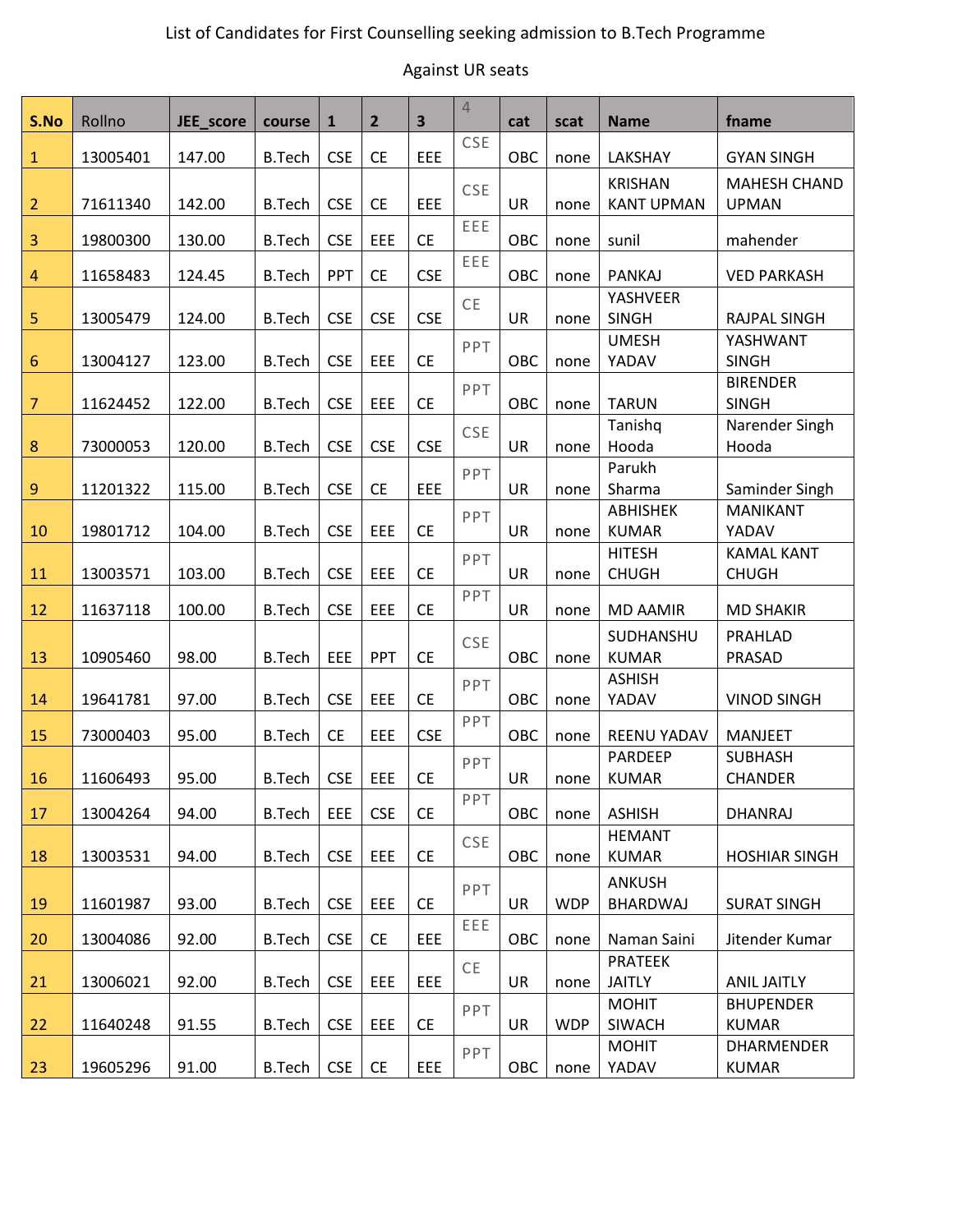| 24 | 73000579 | 89.00 | <b>B.Tech</b> | <b>CSE</b> | EEE        | <b>CE</b>  | PPT | <b>UR</b> | none       | <b>NIDHI</b><br>SHARMA          | <b>SUBHASH</b><br>SHARMA            |
|----|----------|-------|---------------|------------|------------|------------|-----|-----------|------------|---------------------------------|-------------------------------------|
| 25 | 13000969 | 89.00 | <b>B.Tech</b> | <b>CE</b>  | EEE        | <b>CSE</b> | PPT | OBC       | none       | ABHISHEK                        | <b>SADA SINGH</b>                   |
| 26 | 11644518 | 89.00 | <b>B.Tech</b> | <b>CSE</b> | EEE        | <b>CE</b>  | PPT | <b>UR</b> | none       | <b>PARAS</b>                    | <b>MUKESH</b><br><b>KUMAR</b>       |
|    |          |       |               |            |            |            | PPT |           |            | <b>RATNESH</b>                  | <b>RABINDRA</b>                     |
| 27 | 11008473 | 89.00 | <b>B.Tech</b> | <b>CSE</b> | <b>CE</b>  | EEE        | PPT | UR        | none       | <b>KUMAR JHA</b>                | <b>KUMAR JHA</b>                    |
| 28 | 13000556 | 89.00 | <b>B.Tech</b> | <b>CE</b>  | <b>CSE</b> | EEE        |     | OBC       | none       | Sagar Yadav                     | Rajbir Singh                        |
| 29 | 13000566 | 88.00 | <b>B.Tech</b> | <b>CSE</b> | <b>CE</b>  | EEE        | PPT | UR        | none       | Divyansh<br>Mittal              | <b>Nalin Mittal</b>                 |
| 30 | 11127348 | 88.00 | <b>B.Tech</b> | <b>CSE</b> | EEE        | <b>CE</b>  | PPT | OBC       | none       | Raj Roshan                      | <b>Birendra Prasad</b>              |
| 31 | 19616200 | 88.00 | <b>B.Tech</b> | <b>CSE</b> | EEE        | <b>CSE</b> | EEE | OBC       | none       | <b>LALIT KUMAR</b>              | <b>BIRENDER</b><br><b>SINGH</b>     |
| 32 | 11116872 | 87.00 | <b>B.Tech</b> | <b>CSE</b> | <b>CE</b>  | EEE        | PPT | OBC       | none       | <b>RAMNATH</b><br>YADAV         | SATYA NARAYAN<br>YADAV              |
|    |          |       |               |            |            |            | PPT |           |            | <b>AKSHAY</b>                   | <b>SURENDER</b>                     |
| 33 | 13001966 | 86.00 | <b>B.Tech</b> | <b>CE</b>  | <b>CSE</b> | EEE        | PPT | UR        | none       | <b>KUMAR</b>                    | <b>SINGH</b>                        |
| 34 | 13100129 | 86.00 | <b>B.Tech</b> | <b>CSE</b> | EEE        | <b>CE</b>  |     | UR        | none       | Amandeep                        | Rajpal                              |
| 35 | 13006164 | 86.00 | <b>B.Tech</b> | <b>CSE</b> | EEE        | <b>CE</b>  | PPT | OBC       | none       | Vikrant                         | Satyaveer                           |
| 36 | 20436405 | 86.00 | <b>B.Tech</b> | <b>CSE</b> | EEE        | <b>CE</b>  | PPT | OBC       | none       | <b>BOYINI RAM</b><br>KARATIKEYA | <b>BOYINI RAM</b><br><b>KUMAR</b>   |
| 37 | 11649454 | 85.00 | <b>B.Tech</b> | <b>CSE</b> | PPT        | <b>CE</b>  | EEE | <b>UR</b> | none       | <b>AKBAR</b>                    | SHAHID HASAN                        |
| 38 | 11643211 | 85.00 | <b>B.Tech</b> | <b>CSE</b> | <b>CE</b>  | EEE        | PPT | OBC       | none       | <b>MONIKA</b><br>YADAV          | <b>UMED SINGH</b>                   |
| 39 | 73000363 | 85.00 | <b>B.Tech</b> | <b>CSE</b> | EEE        | <b>CE</b>  | PPT | OBC       | none       | <b>ANKUSH</b>                   | <b>HAWA SINGH</b>                   |
| 40 | 73000402 | 84.00 | <b>B.Tech</b> | <b>CSE</b> | <b>CE</b>  | EEE        | PPT | OBC       | none       | <b>ARVIND</b><br><b>KUMAR</b>   | <b>MAHIPAL</b>                      |
| 41 | 13940713 | 84.00 | <b>B.Tech</b> | <b>CSE</b> | <b>CE</b>  | EEE        | PPT | OBC       | <b>PWD</b> | <b>RAHUL</b>                    | RAKESH KUMAR                        |
| 42 | 13104832 | 84.00 | <b>B.Tech</b> | <b>CE</b>  | <b>CSE</b> | EEE        | EEE | <b>UR</b> | <b>PWD</b> | Kapil                           | Zile Singh                          |
| 43 | 11623048 | 83.00 | <b>B.Tech</b> | <b>CE</b>  | EEE        | <b>CSE</b> | PPT | OBC       | none       | <b>VIVEK YADAV</b>              | PANKAJ KUMAR                        |
|    |          |       |               |            |            |            | PPT |           |            | Piyush                          | Dayanand                            |
| 44 | 19500320 | 82.00 | <b>B.Tech</b> | <b>CSE</b> | EEE        | <b>CE</b>  |     | OBC       | none       | <b>Budania</b><br><b>MANISH</b> | <b>Budania</b>                      |
| 45 | 11625881 | 80.00 | <b>B.Tech</b> | <b>CSE</b> | <b>CE</b>  | EEE        | PPT | OBC       | none       | <b>KUMAR</b>                    | RAMESH KUMAR                        |
|    |          |       |               |            |            |            | PPT |           |            | SHUBHAM                         |                                     |
| 46 | 73000662 | 79.00 | <b>B.Tech</b> | <b>CSE</b> | <b>CE</b>  | EEE        |     | UR        | <b>WDP</b> | <b>RAGHAV</b><br><b>NIKHIL</b>  | SATYAPAL SINGH                      |
| 47 | 73000163 | 79.00 | <b>B.Tech</b> | <b>CSE</b> | EEE        | <b>CE</b>  | PPT | OBC       | none       | <b>KUMAR</b>                    | <b>SUDHIR KUMAR</b>                 |
| 48 | 19615449 | 79.00 | <b>B.Tech</b> | EEE        | <b>CE</b>  | <b>CSE</b> | PPT | OBC       | none       | MAINPAL                         | YASHPAL YADAV                       |
| 49 | 19600170 | 78.02 | <b>B.Tech</b> | <b>CSE</b> | EEE        | <b>CE</b>  | PPT | UR        | none       | SHASHANK<br><b>KAUSHIK</b>      | <b>AJAY KUMAR</b><br><b>KAUSHIK</b> |
| 50 | 19608637 | 78.00 | <b>B.Tech</b> | <b>CSE</b> | <b>CSE</b> | <b>CSE</b> | CE  | OBC       | none       | <b>PUNIT KUMAR</b>              | DHARAM PAL                          |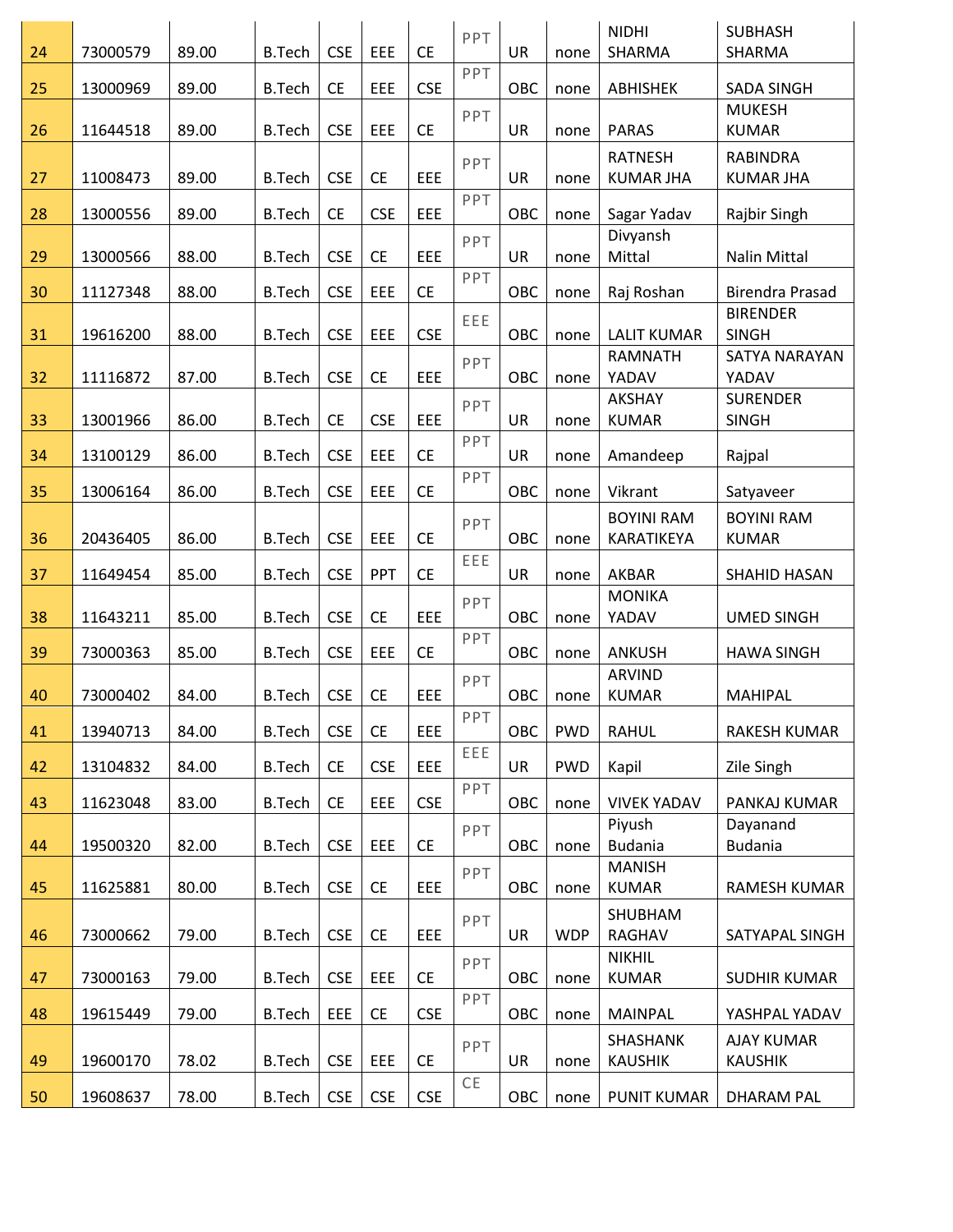| 51 | 1090699  | 78.00 | <b>B.Tech</b> | <b>CE</b>  | <b>CSE</b> | EEE        | PPT | <b>OBC</b> | none       | Aman Manish        | Mukhatar Singh            |
|----|----------|-------|---------------|------------|------------|------------|-----|------------|------------|--------------------|---------------------------|
| 52 | 19624640 | 78.00 | <b>B.Tech</b> | <b>CE</b>  | <b>CE</b>  | EEE        | EEE | OBC        | none       | <b>HANEE</b>       | SATYAVEER<br><b>VERMA</b> |
|    |          |       |               |            |            |            |     |            |            | <b>SUBHAM</b>      | <b>ASHWANI</b>            |
| 53 | 13004101 | 75.00 | <b>B.Tech</b> | <b>CSE</b> | EEE        | <b>CE</b>  | PPT | OBC        | none       | YADAV              | <b>KUMAR</b>              |
|    |          |       |               |            |            |            | PPT |            |            | <b>VIDISHA</b>     | RADHE SHYAM               |
| 54 | 11633165 | 75.00 | <b>B.Tech</b> | <b>CSE</b> | <b>CE</b>  | EEE        |     | <b>UR</b>  | <b>WDP</b> | <b>SINGH</b>       | <b>SINGH</b>              |
|    |          |       |               |            |            |            | PPT |            |            |                    | <b>TARACHAND</b>          |
| 55 | 19641116 | 75.00 | <b>B.Tech</b> | <b>CSE</b> | <b>CE</b>  | EEE        |     | SC         | none       | <b>AKASH DEEP</b>  | <b>BAYALA</b>             |
|    |          |       |               |            |            |            |     |            |            | <b>JITENDRA</b>    |                           |
|    |          |       |               |            |            |            | EEE |            |            | <b>KUMAR</b>       | <b>KALU RAM</b>           |
| 56 | 19643636 | 75.00 | <b>B.Tech</b> | <b>CE</b>  | <b>CE</b>  | EEE        |     | <b>ST</b>  | none       | <b>MEENA</b>       | <b>MEENA</b>              |
| 57 | 19615637 | 74.60 | <b>B.Tech</b> | <b>CSE</b> | EEE        | <b>CE</b>  | PPT | OBC        | <b>PWD</b> | <b>MANTHAN</b>     | BALKISHAN                 |
| 58 | 13005221 | 74.00 | <b>B.Tech</b> | EEE        | <b>CSE</b> | <b>CE</b>  | PPT | OBC        | none       | Manish             | Indraj                    |
|    |          |       |               |            |            |            | PPT |            |            |                    | <b>MD JAMIL</b>           |
| 59 | 11129721 | 74.00 | <b>B.Tech</b> | <b>CE</b>  | <b>CSE</b> | EEE        |     | <b>UR</b>  | none       | <b>REYAN JAMIL</b> | <b>ASGAR</b>              |
|    |          |       |               |            |            |            | PPT |            |            | <b>VIVEK RAJ</b>   | SATAYNARAYAN              |
| 60 | 19637856 | 74.00 | <b>B.Tech</b> | EEE        | <b>CE</b>  | <b>CSE</b> |     | <b>ST</b>  | none       | <b>MEENA</b>       | <b>MEENA</b>              |
|    |          |       |               |            |            |            | CE  |            |            |                    |                           |
| 61 | 79300166 | 73.00 | <b>B.Tech</b> | <b>CSE</b> | EEE        | PPT        |     | OBC        | <b>WDP</b> | <b>NEHA</b>        | SANJEEV KUMAR             |
| 62 | 11603231 | 73.00 | <b>B.Tech</b> | <b>CSE</b> | EEE        | <b>CE</b>  | PPT | OBC        | none       | ABHINAV            | KULDEEP SINGH             |
|    |          |       |               |            |            |            | EEE |            |            | <b>MOHIT</b>       |                           |
| 63 | 11607049 | 73.00 | <b>B.Tech</b> | <b>CSE</b> | <b>CE</b>  | EEE        |     | OBC        | none       | <b>VERMA</b>       | <b>NAVRATTAN</b>          |
|    |          |       |               |            |            |            | PPT |            |            | <b>IMRAN</b>       |                           |
| 64 | 19802280 | 72.00 | <b>B.Tech</b> | <b>CE</b>  | <b>CSE</b> | EEE        |     | OBC        | none       | <b>KHALID</b>      | MD AZIMULLAH              |
|    |          |       |               |            |            |            |     |            |            | <b>MOTASIM</b>     |                           |
|    |          |       |               |            |            |            | PPT |            |            | <b>RAHMAN</b>      | <b>JAMILUR</b>            |
| 65 | 11116483 | 72.00 | <b>B.Tech</b> | <b>CSE</b> | EEE        | <b>CE</b>  |     | <b>UR</b>  | <b>ECA</b> | KAZMI              | RAHMAN KAZMI              |
|    |          |       |               |            |            |            | PPT |            |            | <b>DHARMJEET</b>   | RADHESHYAM                |
| 66 | 20410417 | 72.00 | <b>B.Tech</b> | <b>CSE</b> | EEE        | <b>CE</b>  |     | <b>SC</b>  | none       | <b>BHARTI</b>      | <b>BHARTI</b>             |
|    |          |       |               |            |            |            | PPT |            |            | <b>MD ATHAR</b>    |                           |
| 67 | 11129394 | 72.00 | <b>B.Tech</b> | <b>CSE</b> | EEE        | <b>CE</b>  |     | <b>UR</b>  | none       | <b>RAZA</b>        | <b>MD TAHIR</b>           |
|    |          |       |               |            |            |            | PPT |            |            | <b>DEEPAK</b>      |                           |
| 68 | 13002347 | 71.00 | <b>B.Tech</b> | <b>CSE</b> | EEE        | <b>CE</b>  |     | OBC        | none       | <b>SINGH</b>       | <b>SURAT SINGH</b>        |
| 69 | 11618021 | 71.00 | <b>B.Tech</b> | <b>CE</b>  | EEE        | <b>CSE</b> | PPT | OBC        | none       | <b>ASHISH</b>      | <b>JAWAN SINGH</b>        |
| 70 | 13005152 | 71.00 | <b>B.Tech</b> | <b>CE</b>  | <b>CSE</b> | EEE        | EEE | OBC        | none       | <b>ROCKY</b>       | DAYANAND                  |
| 71 | 13005405 | 71.00 | <b>B.Tech</b> | <b>CSE</b> | EEE        | <b>CE</b>  | PPT | OBC        | none       | Nawal Kishor       | Dharmender                |
|    |          |       |               |            |            |            | PPT |            |            |                    |                           |
| 72 | 13001499 | 70.00 | <b>B.Tech</b> | <b>CE</b>  | EEE        | <b>CSE</b> |     | OBC        | none       | <b>HARSHIT</b>     | <b>RANDHIR SINGH</b>      |
| 73 | 13001636 | 70.00 | <b>B.Tech</b> | <b>CE</b>  | <b>CSE</b> | EEE        | PPT | OBC        | none       | <b>RAMBIR</b>      | <b>JAI SINGH</b>          |
|    |          |       |               |            |            |            | CE  |            |            | santosh            | dileep prasad             |
| 74 | 71100784 | 70.00 | <b>B.Tech</b> | <b>CSE</b> | EEE        | <b>PPT</b> |     | OBC        | none       | kumar              | chaurasia                 |
|    |          |       |               |            |            |            | PPT |            |            |                    | SUDERSHAN                 |
| 75 | 13000287 | 69.00 | <b>B.Tech</b> | <b>CSE</b> | EEE        | <b>CE</b>  |     | OBC        | none       | SATYADEV           | YADAV                     |
|    |          |       |               |            |            |            | EEE |            |            | AKASH              |                           |
| 76 | 71601444 | 69.00 | <b>B.Tech</b> | <b>EEE</b> | EEE        | EEE        |     | UR         | none       | <b>KUMAR</b>       | PAWAN KUMAR               |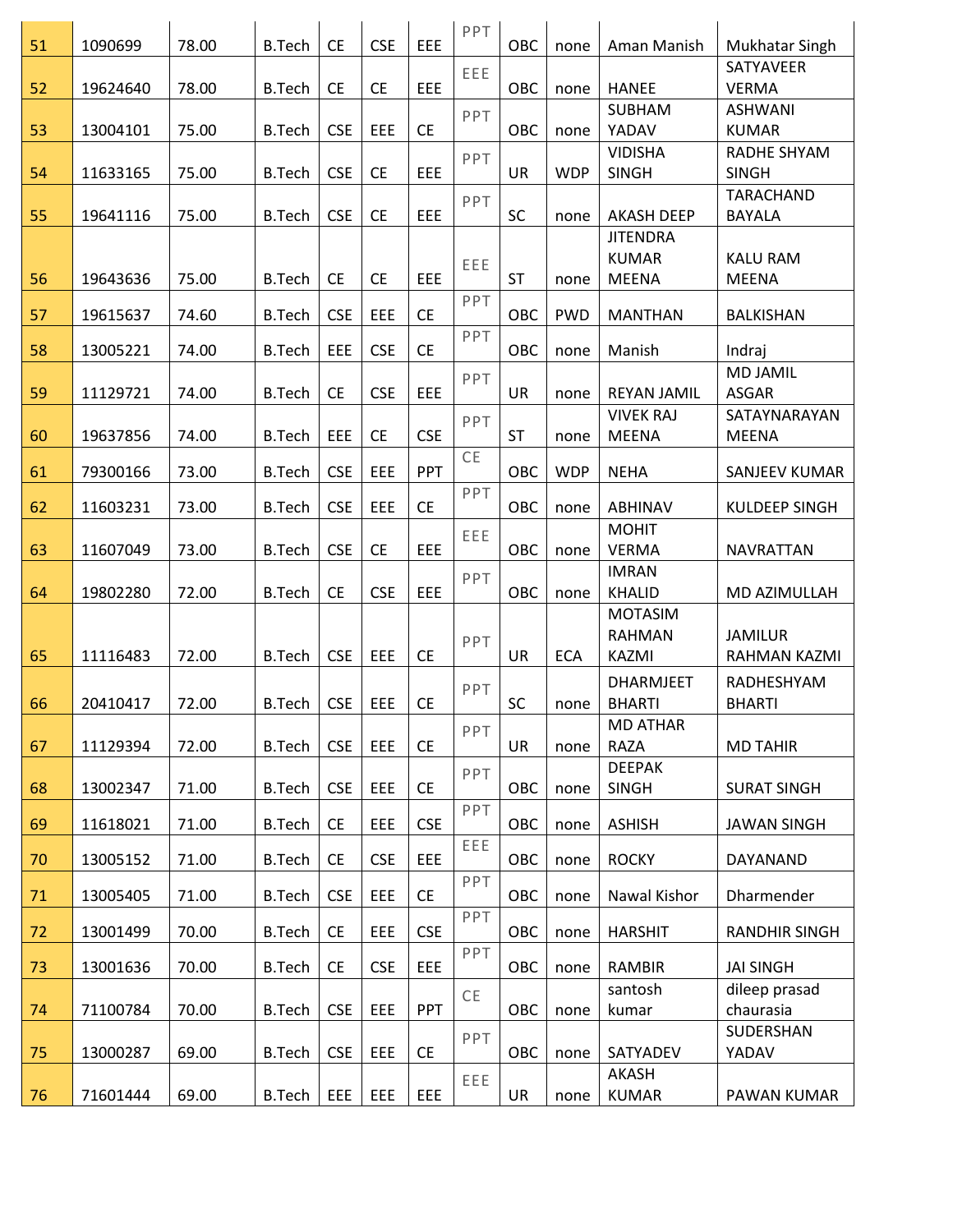|     |          |       |               |            |            |            | PPT |           |            | SHIV kumar                    | <b>MAHESH</b>                   |
|-----|----------|-------|---------------|------------|------------|------------|-----|-----------|------------|-------------------------------|---------------------------------|
| 77  | 12902947 | 69.00 | <b>B.Tech</b> | EEE        | <b>CE</b>  | <b>CSE</b> |     | OBC       | none       | chandela                      | <b>KUMAR</b>                    |
| 78  | 13004942 | 67.20 | <b>B.Tech</b> | EEE        | <b>CE</b>  | <b>CSE</b> | PPT | OBC       | none       | <b>AMIT YADAV</b>             | <b>RAM NIWAS</b>                |
| 79  | 13000365 | 66.29 | <b>B.Tech</b> | <b>CSE</b> | EEE        | <b>CE</b>  | PPT | OBC       | <b>WDP</b> | <b>ANKIT</b>                  | <b>GAJENDER</b><br><b>SINGH</b> |
|     |          |       |               |            |            |            | EEE |           |            |                               | Dharmender                      |
| 80  | 19641134 | 66.00 | <b>B.Tech</b> | <b>CE</b>  | <b>CSE</b> | EEE        |     | <b>UR</b> | none       | Harshit Sanghi                | Kumar Sanghi                    |
| 81  | 13002197 | 65.00 | <b>B.Tech</b> | <b>CE</b>  | PPT        | <b>CSE</b> | EEE | OBC       | none       | <b>OMBEER</b><br>YADAV        | <b>KARAN SINGH</b>              |
| 82  | 19603623 | 65.00 | <b>B.Tech</b> | <b>CSE</b> | EEE        | <b>CE</b>  | PPT | OBC       | none       | GOURAV<br>SAINI               | AMARJEET<br><b>SINGH</b>        |
|     |          |       |               |            |            |            |     |           |            | AMAN                          | <b>DEVENDER</b>                 |
| 83  | 13006052 | 65.00 | <b>B.Tech</b> | <b>CSE</b> | <b>CE</b>  | EEE        | PPT | UR        | none       | <b>JATRANA</b>                | <b>SINGH</b>                    |
|     |          |       |               |            |            |            | PPT |           |            | <b>NAVEEN</b>                 |                                 |
| 84  | 15802907 | 64.00 | <b>B.Tech</b> | <b>CSE</b> | EEE        | <b>CE</b>  |     | OBC       | none       | YADAV                         | VEDPRAKASH                      |
| 85  | 11207201 | 64.00 | <b>B.Tech</b> | <b>CSE</b> | EEE        | <b>CE</b>  | EEE | OBC       | none       | Himanshu                      | Rakesh                          |
|     |          |       |               |            |            |            | PPT |           |            |                               | <b>KULDEEP</b>                  |
| 86  | 13100970 | 63.00 | <b>B.Tech</b> | <b>CSE</b> | EEE        | <b>CE</b>  |     | OBC       | none       | <b>HARIOM</b>                 | <b>KUMAR</b>                    |
|     |          |       |               |            |            |            | PPT |           |            | <b>DEEPAK</b>                 |                                 |
| 87  | 11618140 | 63.00 | <b>B.Tech</b> | <b>CSE</b> | <b>CE</b>  | EEE        |     | OBC       | none       | YADAV                         | <b>AJIT SINGH</b>               |
| 88  | 11606997 | 62.00 | <b>B.Tech</b> | <b>CSE</b> | EEE        | <b>CE</b>  | PPT | OBC       | none       | <b>DHEERAJ</b>                | <b>KRISHAN CHAND</b>            |
|     |          |       |               |            |            |            | PPT |           |            | <b>KESHAV</b>                 |                                 |
| 89  | 13003024 | 61.00 | <b>B.Tech</b> | <b>CE</b>  | EEE        | <b>CSE</b> |     | OBC       | none       | <b>KUMAR</b>                  | RAKESH KUMAR                    |
|     |          |       |               |            |            |            | PPT |           |            |                               | <b>OM PARKASH</b>               |
| 90  | 13000830 | 60.00 | <b>B.Tech</b> | EEE        | <b>CE</b>  | <b>CSE</b> |     | OBC       | none       | <b>JAGAT YADAV</b>            | YADAV                           |
| 91  | 13004700 | 59.12 | <b>B.Tech</b> | EEE        | <b>CE</b>  | <b>CSE</b> | EEE | OBC       | none       | <b>GAURAV</b>                 | <b>INDER SINGH</b>              |
|     |          |       |               |            |            |            | PPT |           |            |                               | <b>JAIPRAKASH</b>               |
| 92  | 13101816 | 59.00 | <b>B.Tech</b> | <b>CE</b>  | <b>CSE</b> | EEE        |     | SC        | none       | <b>DIVYA MEHRA</b>            | <b>MEHRA</b>                    |
|     |          |       |               |            |            |            | PPT |           |            | <b>PIYUSH</b>                 |                                 |
| 93  | 13003630 | 59.00 | <b>B.Tech</b> | <b>CSE</b> | <b>CE</b>  | EEE        |     | UR        | none       | SHARMA                        | <b>BHURU RAM</b>                |
|     |          |       |               |            |            |            | PPT |           |            | <b>NEERAJ</b>                 |                                 |
| 94  | 73000252 | 58.38 | <b>B.Tech</b> | <b>CSE</b> | EEE        | <b>CE</b>  |     | OBC       | none       | YADAV                         | <b>VIRBHAN YADAV</b>            |
|     |          |       |               |            |            |            |     |           |            | SAMARJEET                     |                                 |
|     |          |       |               |            |            |            | PPT |           |            | <b>KUMAR</b>                  |                                 |
| 95  | 11142427 | 58.00 | <b>B.Tech</b> | <b>CSE</b> | <b>CE</b>  | <b>EEE</b> |     | OBC       | none       | SUMAN                         | RAVINDRA RAY                    |
| 96  | 13002894 | 57.62 | <b>B.Tech</b> | EEE        | <b>CE</b>  | <b>CSE</b> | PPT | SC        | none       | <b>SUMIT</b><br><b>KUMAR</b>  | <b>SURENDER</b><br><b>SINGH</b> |
|     |          |       |               |            |            |            | PPT |           |            |                               |                                 |
| 97  | 11631004 | 57.00 | <b>B.Tech</b> | <b>CSE</b> | <b>CE</b>  | <b>EEE</b> |     | OBC       | none       | Rahul                         | Ratan Singh                     |
| 98  | 71202848 | 57.00 | <b>B.Tech</b> | EEE        | <b>CSE</b> | <b>CE</b>  | PPT | UR        | <b>WDP</b> | <b>ASHISH</b><br><b>SUHAG</b> | PHOOL KUMAR<br><b>SUHAG</b>     |
|     |          |       |               |            |            |            |     |           |            | <b>DINESH</b>                 |                                 |
| 99  | 11619238 | 56.00 | <b>B.Tech</b> | EEE        | <b>CSE</b> | <b>CE</b>  | PPT | OBC       | none       | <b>KUMAR</b>                  | <b>SUBE SINGH</b>               |
| 100 | 13901640 | 55.00 | <b>B.Tech</b> | <b>CSE</b> | EEE        | <b>CE</b>  | PPT | OBC       | none       | <b>ANKIT</b>                  | <b>BALJEET</b>                  |
| 101 | 13001186 | 54.00 | <b>B.Tech</b> | <b>CE</b>  | EEE        | <b>CSE</b> | PPT | SC        | none       | <b>ANAND</b>                  | <b>BALWAN SINGH</b>             |
|     |          |       |               |            |            |            | PPT |           |            |                               |                                 |
| 102 | 19601102 | 54.00 | <b>B.Tech</b> | <b>CSE</b> | EEE        | <b>CE</b>  |     | OBC       | none       | <b>DINESH SAINI</b>           | <b>SUBE SINGH</b>               |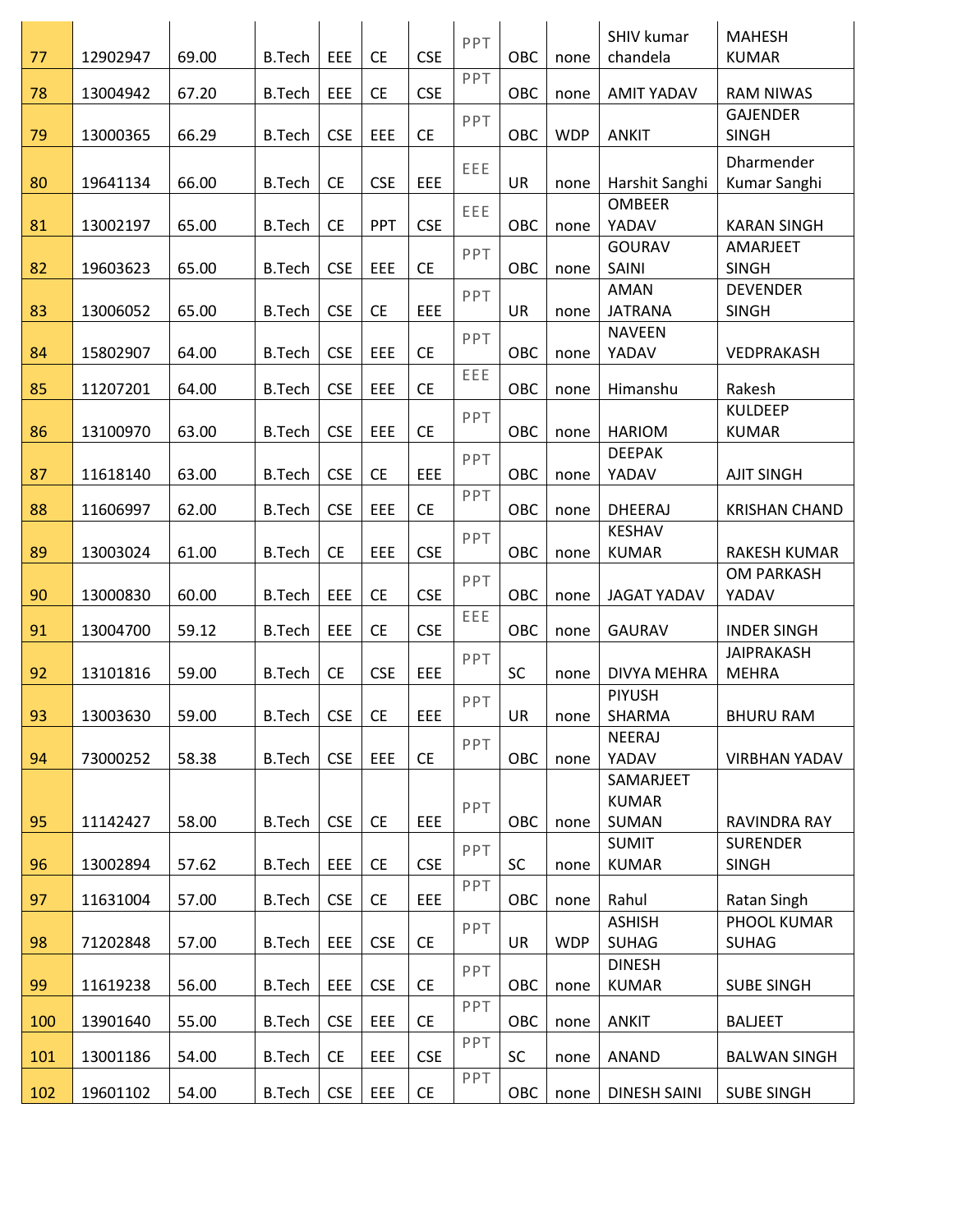|     |          |       |               |            |            |                       | PPT |           |            | <b>DEVESH</b>                   |                                 |
|-----|----------|-------|---------------|------------|------------|-----------------------|-----|-----------|------------|---------------------------------|---------------------------------|
| 103 | 11641946 | 54.00 | <b>B.Tech</b> | <b>CSE</b> | EEE        | <b>CE</b>             |     | <b>UR</b> | none       | <b>KUMAR</b>                    | YOGESH KUMAR                    |
| 104 | 13004926 | 54.00 | <b>B.Tech</b> | <b>CSE</b> | <b>CE</b>  | EEE                   | PPT | OBC       | <b>WDP</b> | SHUBHAM<br>YADAV                | <b>KARAN SINGH</b><br>YADAV     |
|     |          |       |               |            |            |                       | PPT |           |            |                                 |                                 |
| 105 | 13301519 | 53.00 | <b>B.Tech</b> | EEE        | <b>CE</b>  | <b>CSE</b>            |     | <b>UR</b> | none       | <b>ARUN</b>                     | <b>RAM PAL</b>                  |
| 106 | 11625559 | 53.00 | <b>B.Tech</b> | <b>CE</b>  | EEE        | <b>CSE</b>            | PPT | OBC       | none       | PRADEEP                         | <b>BHIM SINGH</b>               |
|     |          |       |               |            |            |                       | PPT |           |            | <b>DEEPAK</b>                   |                                 |
| 107 | 13002505 | 52.00 | <b>B.Tech</b> | <b>CE</b>  | EEE        | <b>CSE</b>            |     | OBC       | none       | KHUDANIA                        | RAKESH KUMAR                    |
| 108 | 13001730 | 51.00 | <b>B.Tech</b> | <b>CSE</b> | <b>CE</b>  | EEE                   | PPT | OBC       | none       | Anshuman                        | Pawan Kumar                     |
| 109 | 21903610 | 51.00 | <b>B.Tech</b> | EEE        | <b>CSE</b> | <b>CE</b>             | PPT | UR        | none       | <b>VIJYANT</b><br><b>GEORGE</b> | V G MATHEW                      |
|     |          |       |               |            |            |                       |     |           |            | <b>GITESH</b>                   | <b>SURESH KUMAR</b>             |
| 110 | 13006056 | 51.00 | <b>B.Tech</b> | <b>CSE</b> | <b>CE</b>  | EEE                   | PPT | OBC       | <b>WDP</b> | YADAV                           | YADAV                           |
|     |          |       |               |            |            |                       | PPT |           |            | Himanshu                        | Chhavi Prakash                  |
| 111 | 12904727 | 51.00 | <b>B.Tech</b> | <b>CSE</b> | <b>CE</b>  | EEE                   |     | UR        | none       | Gupta                           | Gupta                           |
| 112 | 13001923 | 50.00 | <b>B.Tech</b> | <b>CE</b>  | EEE        | <b>CSE</b>            | PPT | OBC       | none       | <b>AMIT SINGH</b>               | <b>GAJRAJ SINGH</b>             |
| 113 | 11652437 | 50.00 | <b>B.Tech</b> | <b>CSE</b> | <b>CE</b>  | EEE                   | PPT | <b>UR</b> | none       | Shivam                          | Vipin Kumar                     |
| 114 | 13004506 | 50.00 | <b>B.Tech</b> | <b>CSE</b> | EEE        | <b>CE</b>             | PPT | OBC       | none       | <b>NITIN DAHIYA</b>             | <b>CHHOTELAL</b>                |
|     |          |       |               |            |            |                       | EEE |           |            | ANURAG                          | MOOL CHAND                      |
| 115 | 19637629 | 50.00 | <b>B.Tech</b> | <b>CSE</b> | EEE        | <b>CE</b>             |     | OBC       | none       | <b>TANK</b>                     | <b>TANK</b>                     |
| 116 | 19611023 | 50.00 | <b>B.Tech</b> | <b>CSE</b> | <b>CE</b>  | EEE                   | PPT | UR        | none       | Himanshu                        | Balkishan                       |
| 117 | 11638947 | 50.00 | <b>B.Tech</b> | <b>CE</b>  | <b>CE</b>  | EEE                   | EEE | UR        | none       | <b>SIDHANT</b>                  | RAMPHAL                         |
| 118 | 11644771 | 50.00 | <b>B.Tech</b> | <b>CE</b>  | EEE        | <b>CSE</b>            | PPT | OBC       | none       | <b>DEEPAK</b>                   | <b>RAM AVTAR</b>                |
| 119 | 73000129 | 49.00 | <b>B.Tech</b> | <b>CE</b>  | <b>CSE</b> | EEE                   | PPT | OBC       | none       | <b>RAVI KUMAR</b>               | <b>YOGENDER</b><br><b>SINGH</b> |
|     |          |       |               |            |            |                       |     |           |            | <b>MD</b>                       |                                 |
|     |          |       |               |            |            |                       | PPT |           |            | <b>MINHAJUL</b>                 | MD IMTIYAZUL                    |
| 120 | 11126951 | 48.00 | <b>B.Tech</b> | <b>CSE</b> | <b>CE</b>  | EEE                   |     | UR        | none       | <b>HAQUE</b>                    | <b>HAQUE</b>                    |
| 121 | 11616295 | 48.00 | <b>B.Tech</b> | <b>CSE</b> | EEE        | <b>CSE</b>            | EEE | OBC       | none       | Pankaj                          | Sh Ghanshyam                    |
|     |          |       |               |            |            |                       | CSE |           |            | <b>PARTH</b>                    | <b>MAHESH RAM</b>               |
| 122 | 79601588 | 48.00 | <b>B.Tech</b> | <b>CSE</b> | <b>CSE</b> | <b>CSE</b>            |     | <b>UR</b> | none       | SINGHAL                         | SINGHAL                         |
|     |          |       |               |            |            |                       | PPT |           |            | <b>NISHANT</b>                  |                                 |
| 123 | 13002487 | 47.00 | <b>B.Tech</b> | <b>CSE</b> | <b>CE</b>  | EEE                   |     | OBC       | none       | YADAV                           | <b>AJIT SINGH</b>               |
| 124 | 13002544 | 46.00 | <b>B.Tech</b> | <b>CSE</b> | EEE        | <b>CE</b>             | PPT | OBC       | none       | <b>AMIT YADAV</b>               | <b>OMVEER SINGH</b>             |
|     |          |       |               |            |            |                       | PPT |           |            | <b>RAHUL</b>                    |                                 |
| 125 | 19642928 | 46.00 | <b>B.Tech</b> | <b>CSE</b> | EEE        | <b>CE</b>             |     | OBC       | none       | <b>KUMAR SAINI</b>              | OM PRAKASH                      |
|     |          |       |               |            |            |                       | PPT |           |            | PANKAJ                          |                                 |
| 126 | 13104852 | 46.00 | <b>B.Tech</b> | <b>CE</b>  | <b>CSE</b> | EEE                   |     | UR        | none       | <b>SINGH</b>                    | PAWAN KUMAR                     |
| 127 | 11600645 | 46.00 | <b>B.Tech</b> | <b>CSE</b> | <b>CE</b>  | EEE                   | PPT | SC        | none       | Mahesh Jainth                   | Sanjeev Kumar<br>Jainth         |
|     |          |       |               |            |            |                       | PPT |           |            | SOURAV                          | <b>BIRENDER</b>                 |
| 128 | 13002743 | 45.00 | <b>B.Tech</b> | EEE        | <b>CE</b>  | <b>CSE</b>            |     | OBC       | none       | YADAV                           | <b>SINGH</b>                    |
| 129 | 13005537 | 45.00 | <b>B.Tech</b> | <b>CE</b>  | EEE        | $\mathsf{CSE}\xspace$ | PPT | OBC       | none       | <b>DEEPAK</b>                   | <b>HAWA SINGH</b>               |
|     |          |       |               |            |            |                       |     |           |            |                                 |                                 |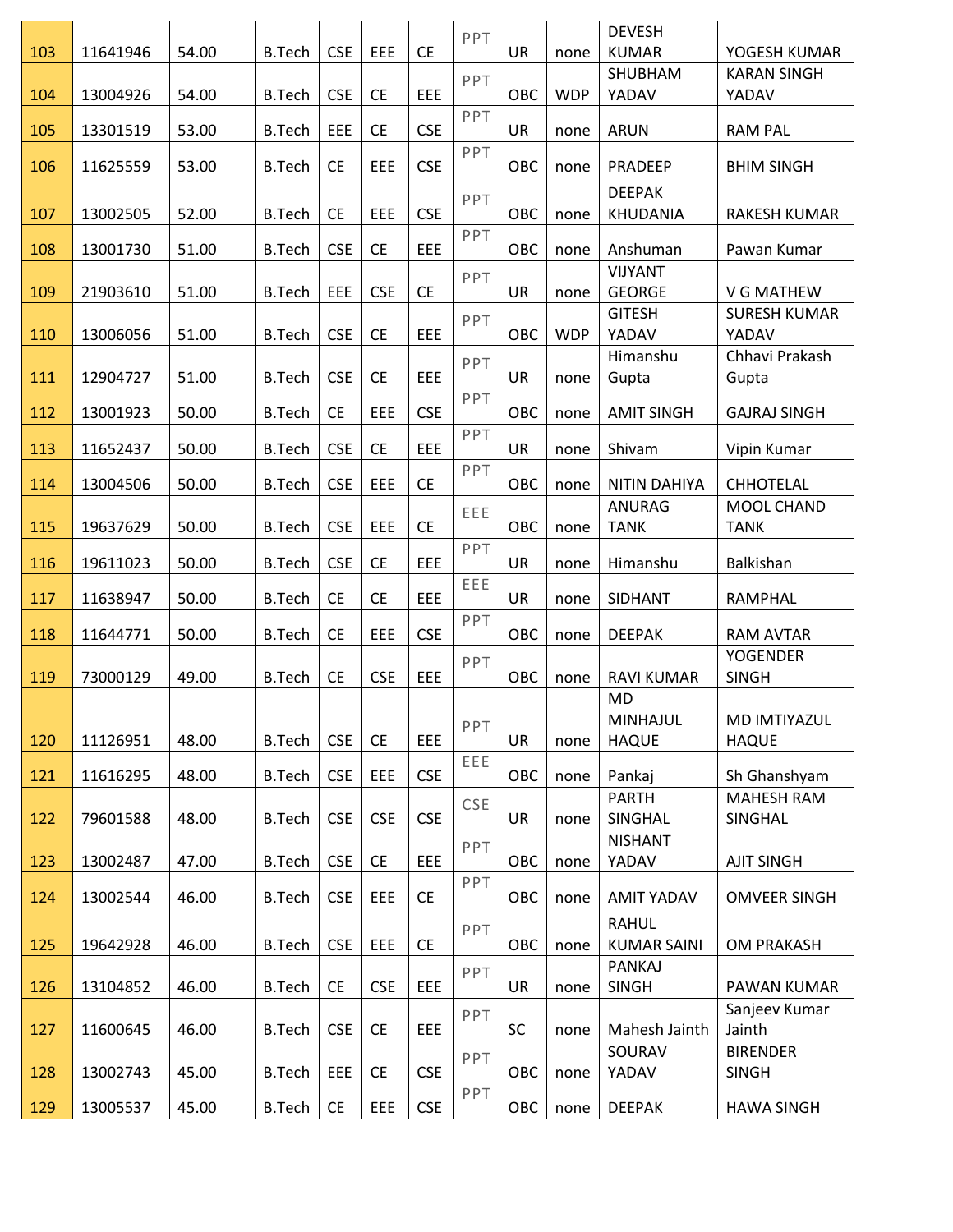| 130 | 13003097 | 45.00 | <b>B.Tech</b> | <b>CSE</b> | <b>CE</b>  | EEE        | PPT        | OBC        | none       | <b>ROHIT</b><br><b>KUMAR</b>       | <b>NARENDER</b><br><b>SINGH</b>      |
|-----|----------|-------|---------------|------------|------------|------------|------------|------------|------------|------------------------------------|--------------------------------------|
|     |          |       |               |            |            |            | PPT        |            |            |                                    | <b>RAMESH</b>                        |
| 131 | 73000177 | 45.00 | <b>B.Tech</b> | <b>CSE</b> | EEE        | <b>CE</b>  |            | OBC        | <b>PWD</b> | ANISH                              | <b>KULHAR</b>                        |
| 132 | 19611022 | 45.00 | <b>B.Tech</b> | <b>CSE</b> | <b>CE</b>  | <b>PPT</b> | EEE        | UR         | none       | <b>KARTIK</b>                      | <b>BALKISHAN</b>                     |
|     |          |       |               |            |            |            | PPT        |            |            | M WAQAR                            | <b>HUMAYUN</b>                       |
| 133 | 12904559 | 45.00 | <b>B.Tech</b> | <b>CE</b>  | <b>CSE</b> | EEE        |            | OBC        | none       | AHMED                              | <b>KABIR</b>                         |
| 134 | 21310366 | 45.00 | <b>B.Tech</b> | <b>CE</b>  | EEE        | <b>CSE</b> | PPT        | SC         | none       | <b>ROHIT RAO</b><br><b>BAHADUR</b> | YASHWANT RAO<br><b>BAHADUR</b>       |
|     |          |       |               |            |            |            |            |            |            | PAPPU                              |                                      |
| 135 | 20402388 | 45.00 | <b>B.Tech</b> | <b>CSE</b> | EEE        | <b>CE</b>  | PPT        | SC         | none       | <b>KUMAR</b><br><b>GAUTAM</b>      | <b>DINESH KUMAR</b><br><b>GAUTAM</b> |
|     |          |       |               |            |            |            | CSE        |            |            | <b>VISHAL</b>                      |                                      |
| 136 | 21802198 | 45.00 | <b>B.Tech</b> | <b>CE</b>  | <b>CSE</b> | EEE        |            | <b>ST</b>  | none       | <b>KUMAR</b>                       | <b>ANIL KUMAR</b>                    |
| 137 | 13004609 | 44.50 | <b>B.Tech</b> | <b>CE</b>  | <b>CSE</b> | EEE        | PPT        | OBC        | none       | PANKAJ<br>YADAV                    | <b>VED PRAKASH</b>                   |
| 138 | 11628182 | 44.00 | <b>B.Tech</b> | <b>CSE</b> | EEE        | <b>PPT</b> | CE         | OBC        | none       | <b>NITIN</b>                       | <b>MOTILAL</b>                       |
|     |          |       |               |            |            |            | PPT        |            |            | <b>UTTAM SON</b>                   |                                      |
| 139 | 14108335 | 44.00 | <b>B.Tech</b> | <b>CE</b>  | EEE        | <b>CSE</b> |            | <b>ST</b>  | none       | <b>BESRA</b>                       | <b>DILIP BESRA</b>                   |
|     |          |       |               |            |            |            | CSE        |            |            | <b>KRISHA</b>                      |                                      |
| 140 | 13606379 | 43.00 | <b>B.Tech</b> | <b>CSE</b> | <b>CSE</b> | <b>CSE</b> | EEE        | <b>UR</b>  | <b>WDP</b> | BHARDWAJ                           | DK BHARDWAJ                          |
| 141 | 13004833 | 42.00 | <b>B.Tech</b> | <b>CSE</b> | <b>CSE</b> | <b>CSE</b> |            | OBC        | <b>WDP</b> | Alok Yadav                         | Rajpal Yadav                         |
| 142 | 19301652 | 42.00 | <b>B.Tech</b> | <b>CSE</b> | EEE        | <b>CE</b>  | PPT        | SC         | <b>PWD</b> | PARUL JOIYA                        | RAMESH JOIYA                         |
| 143 | 13005380 | 42.00 | <b>B.Tech</b> | <b>CE</b>  | <b>CSE</b> | EEE        | PPT        | <b>UR</b>  | none       | <b>ABHISHEK</b>                    | <b>HEMANT</b><br><b>KUMAR</b>        |
|     |          |       |               |            |            |            | EEE        |            |            | <b>MAHIP</b>                       |                                      |
| 144 | 20414057 | 42.00 | <b>B.Tech</b> | <b>CE</b>  | PPT        | <b>CSE</b> |            | SC         | none       | <b>GAUTAM</b>                      | <b>RAM NARESH</b>                    |
| 145 | 13000494 | 40.00 | <b>B.Tech</b> | <b>CE</b>  | EEE        | <b>CSE</b> | PPT        | SC         | none       | SUDHANAND                          | <b>BALWAN SINGH</b>                  |
| 146 | 11116359 | 40.00 | <b>B.Tech</b> | <b>CSE</b> | <b>CE</b>  | <b>EEE</b> | PPT        | <b>UR</b>  | none       | <b>VISHAL RAJ</b>                  | SATISH MISHRA                        |
| 147 | 11601868 | 40.00 | <b>B.Tech</b> | <b>CE</b>  | <b>CSE</b> | EEE        | PPT        | <b>OBC</b> | none       | <b>VIVEK KUMAR</b>                 | <b>VINOD KUMAR</b>                   |
|     |          |       |               |            |            |            | PPT        |            |            | <b>ADITYA</b>                      | VIDYASAGAR                           |
| 148 | 71100905 | 38.00 | <b>B.Tech</b> | <b>CE</b>  | EEE        | <b>CSE</b> | PPT        | SC         | none       | <b>NARAYAN</b>                     | PASWAN                               |
| 149 | 13000389 | 37.00 | <b>B.Tech</b> | <b>CE</b>  | EEE        | <b>CSE</b> |            | OBC        | none       | <b>SUMIT SONI</b>                  | RAJENDER SONI                        |
| 150 | 13002851 | 36.00 | <b>B.Tech</b> | EEE        | <b>CE</b>  | <b>CSE</b> | PPT        | OBC        | none       | <b>ABHINAV</b>                     | MAHIPAL YADAV                        |
| 151 | 19619374 | 35.48 | <b>B.Tech</b> | EEE        | <b>CE</b>  | <b>CSE</b> | PPT        | OBC        | none       | CHETAN                             | <b>AMAR SINGH</b>                    |
|     |          |       |               |            |            |            | PPT        |            |            | <b>HEMANT</b>                      | <b>RAJENDER</b>                      |
| 152 | 11602185 | 35.00 | <b>B.Tech</b> | EEE        | <b>CSE</b> | <b>CE</b>  | <b>CSE</b> | OBC        | none       | <b>KUMAR</b>                       | <b>KUMAR</b>                         |
| 153 | 13000219 | 34.00 | <b>B.Tech</b> | EEE        | EEE        | <b>CE</b>  |            | <b>UR</b>  | none       | SOURAV                             | DHARAM PAL                           |
| 154 | 13000133 | 34.00 | <b>B.Tech</b> | <b>CSE</b> | <b>CE</b>  | EEE        | PPT        | OBC        | none       | <b>ANUJ KUMAR</b>                  | RAMNIWAS                             |
|     |          |       |               |            |            |            | <b>PPT</b> |            |            | <b>MUKUL</b>                       |                                      |
| 155 | 19701345 | 33.00 | B.Tech        | <b>CSE</b> | EEE        | <b>CE</b>  |            | OBC        | none       | <b>KUMAR</b>                       | NARESH KUMAR                         |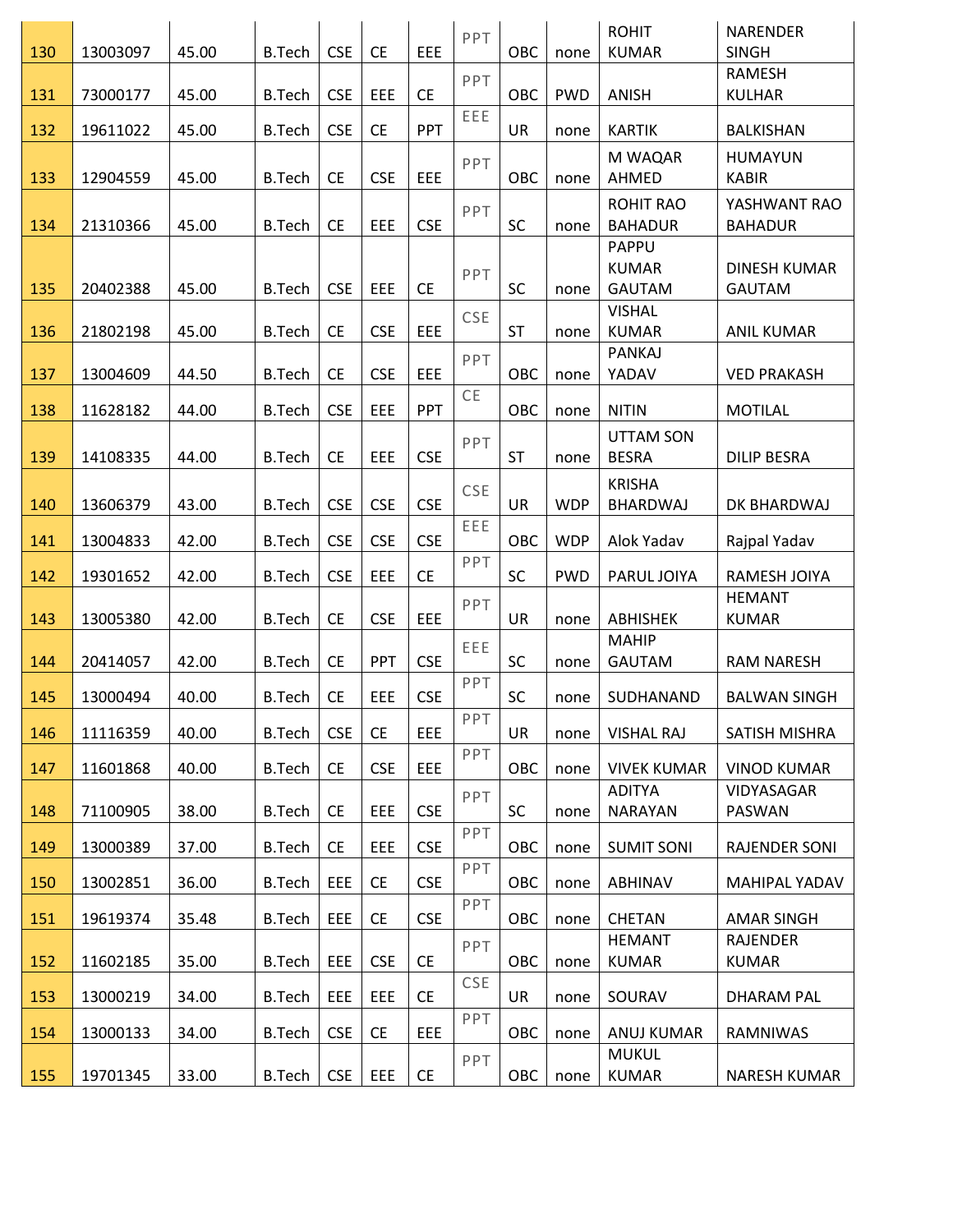|     |          |         |               |            |            |            | PPT       |           |            | <b>MANISH</b>       |                           |
|-----|----------|---------|---------------|------------|------------|------------|-----------|-----------|------------|---------------------|---------------------------|
| 156 | 11620560 | 33.00   | <b>B.Tech</b> | <b>CSE</b> | <b>CE</b>  | EEE        |           | OBC       | none       | <b>KUMAR</b>        | <b>JAGRAM</b>             |
|     |          |         |               |            |            |            | CSE       |           |            |                     | <b>SATENDER</b>           |
| 157 | 13001556 | 32.00   | <b>B.Tech</b> | <b>CSE</b> | <b>CE</b>  | EEE        |           | OBC       | none       | <b>ARUN KUMAR</b>   | <b>SINGH</b>              |
|     |          |         |               |            |            |            | PPT       |           |            |                     | <b>GURBACHAN</b>          |
| 158 | 11653217 | 32.00   | <b>B.Tech</b> | <b>CE</b>  | EEE        | <b>CSE</b> |           | UR        | none       | <b>JAPJOT SINGH</b> | <b>SINGH</b>              |
| 159 | 13202150 | 31.62   | <b>B.Tech</b> | <b>CE</b>  | EEE        | <b>CSE</b> | <b>CE</b> | <b>ST</b> | none       | Sumit Kumar         | Girraj Prasad             |
|     |          |         |               |            |            |            | PPT       |           |            | PRADEEP             |                           |
| 160 | 19601601 | 30.00   | <b>B.Tech</b> | EEE        | <b>CSE</b> | <b>CE</b>  |           | OBC       | none       | <b>KUMAR</b>        | <b>OMBIR SINGH</b>        |
|     |          |         |               |            |            |            | PPT       |           |            | <b>AKSHAY</b>       | <b>MUKESH</b>             |
| 161 | 11629618 | 30.00   | <b>B.Tech</b> | <b>CSE</b> | <b>CE</b>  | EEE        |           | OBC       | none       | <b>KUMAR</b>        | <b>KUMAR</b>              |
|     |          |         |               |            |            |            | PPT       |           |            | <b>ROHIT</b>        |                           |
| 162 | 11629570 | 29.00   | <b>B.Tech</b> | <b>CSE</b> | <b>CE</b>  | EEE        |           | OBC       | <b>WDP</b> | <b>KUMAR</b>        | <b>VINOD KUMAR</b>        |
| 163 | 11646107 | 28.66   | <b>B.Tech</b> | <b>CSE</b> | <b>CE</b>  | EEE        | PPT       | OBC       | <b>WDP</b> | <b>EKTA YADAV</b>   | SHAKUNTLA                 |
|     |          |         |               |            |            |            | CSE       |           |            |                     |                           |
| 164 | 11602829 | 28.00   | <b>B.Tech</b> | <b>CE</b>  | PPT        | EEE        |           | UR        | none       | <b>MANISH</b>       | <b>SURESH KUMAR</b>       |
|     |          |         |               |            |            |            | PPT       |           |            |                     | <b>VINOD KUMAR</b>        |
| 165 | 71202853 | 27.31   | <b>B.Tech</b> | <b>CSE</b> | EEE        | <b>CE</b>  |           | OBC       | none       | <b>ANSHUL</b>       | <b>VERMA</b>              |
|     |          |         |               |            |            |            | PPT       |           |            | <b>HARISH</b>       |                           |
| 166 | 13001833 | 27.00   | <b>B.Tech</b> | EEE        | <b>CSE</b> | <b>CE</b>  |           | UR        | none       | <b>KUMAR</b>        | RAMBILASH                 |
|     |          |         |               |            |            |            | PPT       |           |            |                     |                           |
| 167 | 13001103 | 26.00   | <b>B.Tech</b> | EEE        | <b>CE</b>  | <b>CSE</b> |           | OBC       | none       | <b>RAVI KUMAR</b>   | <b>SATISH KUMAR</b>       |
| 168 |          | 24.00   |               | <b>CE</b>  | <b>CSE</b> | EEE        | PPT       | UR        | <b>PWD</b> |                     | <b>KRISHAN</b>            |
|     | 81800400 |         | <b>B.Tech</b> |            |            |            | PPT       |           |            | <b>SUNIL KUMAR</b>  | <b>KUMAR</b>              |
| 169 | 11646838 | 22.00   | <b>B.Tech</b> | EEE        | <b>CSE</b> | <b>CE</b>  |           | OBC       | none       | <b>MUKESH</b>       | <b>VIKRAM SINGH</b>       |
|     |          |         |               |            |            |            | PPT       |           |            | <b>BODDU</b>        |                           |
| 170 | 80600044 | 22.00   | <b>B.Tech</b> | <b>CE</b>  | <b>CSE</b> | EEE        |           | <b>SC</b> | none       | PRATHAP             | <b>DEVAIAH</b>            |
|     |          |         |               |            |            |            | CE        |           |            |                     |                           |
| 171 | 13003277 | 21.00   | <b>B.Tech</b> | <b>CSE</b> | EEE        | PPT        |           | OBC       | none       | <b>VIPIN</b>        | YOGESH                    |
| 172 | 19611695 | 20.00   | <b>B.Tech</b> | <b>CSE</b> | <b>CE</b>  | EEE        | PPT       | OBC       | none       | <b>NITIN YADAV</b>  | <b>RAM SINGH</b><br>YADAV |
|     |          |         |               |            |            |            | PPT       |           |            |                     |                           |
| 173 | 11650979 | 19.00   | <b>B.Tech</b> | EEE        | <b>CSE</b> | <b>CE</b>  |           | OBC       | none       | <b>NARVEER</b>      | <b>JITENDER</b>           |
|     |          |         |               |            |            |            | PPT       |           |            | <b>RAHUL</b>        | TRILOK CHAND              |
| 174 | 73000046 | 18.00   | <b>B.Tech</b> | <b>CE</b>  | EEE        | <b>CSE</b> |           | OBC       | none       | <b>JANGRA</b>       | <b>JANGRA</b>             |
|     |          |         |               |            |            |            |           |           |            | <b>RAJESH</b>       |                           |
|     |          |         |               |            |            |            | PPT       |           |            | <b>KUMAR</b>        | <b>KARAMVIR</b>           |
| 175 | 13003104 | 11.00   | <b>B.Tech</b> | <b>CSE</b> | <b>CE</b>  | EEE        |           | OBC       | none       | YADAV               | <b>SINGH</b>              |
| 176 | 11628950 | 6.00    | <b>B.Tech</b> | <b>CSE</b> | <b>CE</b>  | EEE        | PPT       | UR        | none       | <b>AJAY KUMAR</b>   | <b>ASHOK KUMAR</b>        |
|     |          |         |               |            |            |            | PPT       |           |            |                     |                           |
| 177 | 79601599 | $-5.00$ | <b>B.Tech</b> | <b>CSE</b> | <b>CE</b>  | EEE        |           | UR        | none       | Rishab Bansal       | Rishi Kumar               |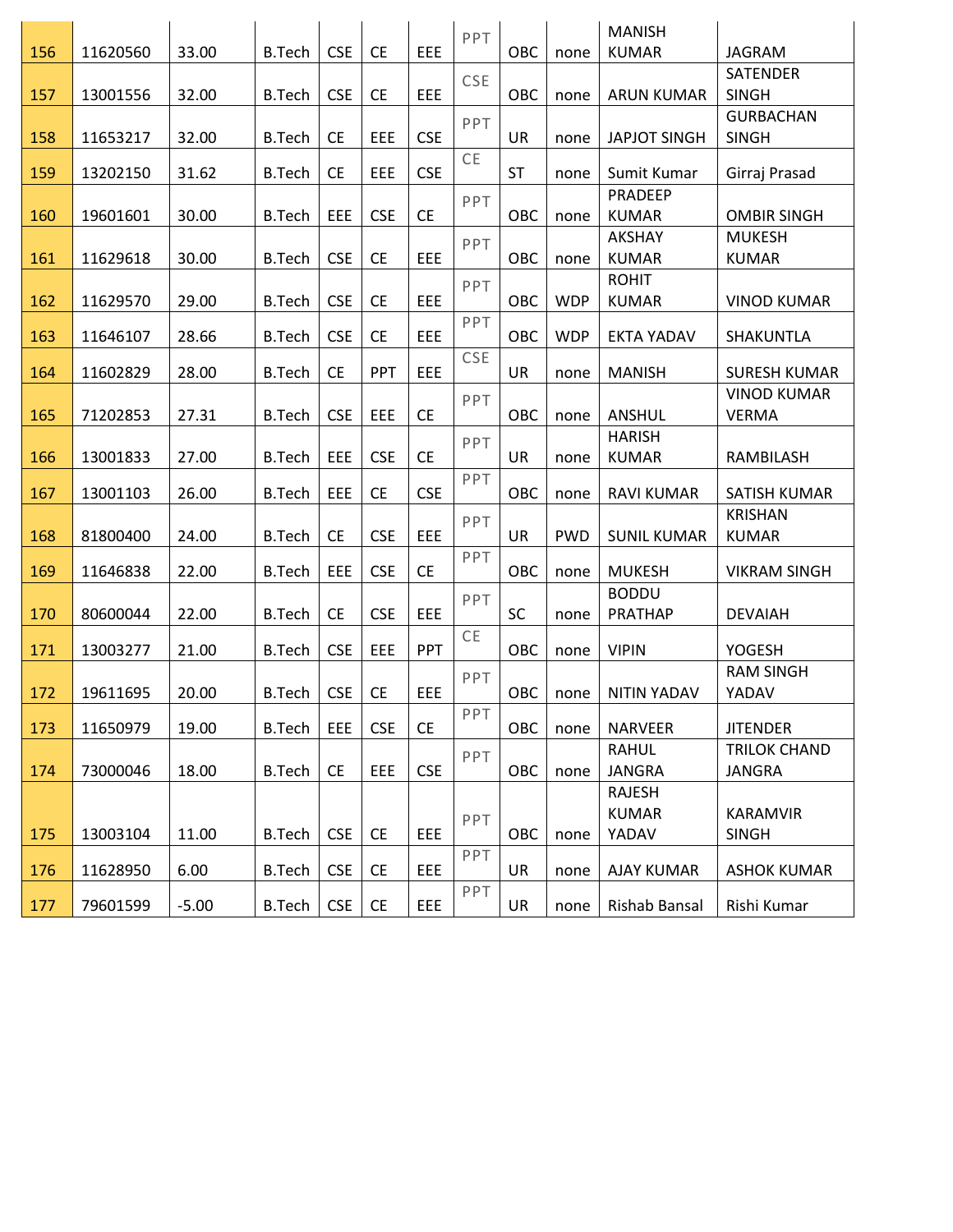## **List of SC Candidates for First Counselling seeking admission to B.Tech Programme**

| S.No         | <b>Rollno</b> | JEE_score | course        | $\mathbf{1}$ | $\overline{2}$ | 3          | 4          | cat       | scat       | <b>Name</b>                        | fname                                |
|--------------|---------------|-----------|---------------|--------------|----------------|------------|------------|-----------|------------|------------------------------------|--------------------------------------|
| $\mathbf{1}$ | 19641116      | 75.00     | <b>B.Tech</b> | <b>CSE</b>   | <b>CE</b>      | EEE        | <b>PPT</b> | <b>SC</b> | none       | <b>AKASH DEEP</b>                  | TARACHAND<br><b>BAYALA</b>           |
| 2            | 20410417      | 72.00     | <b>B.Tech</b> | <b>CSE</b>   | <b>EEE</b>     | <b>CE</b>  | PPT        | <b>SC</b> | none       | <b>DHARMJEET</b><br><b>BHARTI</b>  | RADHESHYAM<br><b>BHARTI</b>          |
| 3            | 13101816      | 59.00     | <b>B.Tech</b> | <b>CE</b>    | <b>CSE</b>     | EEE        | PPT        | SC        | none       | <b>DIVYA MEHRA</b>                 | <b>JAIPRAKASH</b><br><b>MEHRA</b>    |
| 4            | 13002894      | 57.62     | <b>B.Tech</b> | EEE          | <b>CE</b>      | <b>CSE</b> | PPT        | <b>SC</b> | none       | <b>SUMIT KUMAR</b>                 | <b>SURENDER SINGH</b>                |
| 5            | 13001186      | 54.00     | <b>B.Tech</b> | <b>CE</b>    | EEE            | <b>CSE</b> | <b>PPT</b> | <b>SC</b> | none       | ANAND                              | <b>BALWAN SINGH</b>                  |
| 6            | 11600645      | 46.00     | <b>B.Tech</b> | <b>CSE</b>   | <b>CE</b>      | EEE        | PPT        | <b>SC</b> | none       | Mahesh Jainth                      | Sanjeev Kumar<br>Jainth              |
| 7            | 21310366      | 45.00     | <b>B.Tech</b> | <b>CE</b>    | <b>EEE</b>     | <b>CSE</b> | PPT        | <b>SC</b> | none       | <b>ROHIT RAO</b><br><b>BAHADUR</b> | YASHWANT RAO<br><b>BAHADUR</b>       |
| 8            | 20402388      | 45.00     | <b>B.Tech</b> | <b>CSE</b>   | EEE            | <b>CE</b>  | <b>PPT</b> | <b>SC</b> | none       | PAPPU KUMAR<br><b>GAUTAM</b>       | <b>DINESH KUMAR</b><br><b>GAUTAM</b> |
| 9            | 19301652      | 42.00     | <b>B.Tech</b> | <b>CSE</b>   | EEE            | <b>CE</b>  | <b>PPT</b> | SC        | <b>PWD</b> | PARUL JOIYA                        | <b>RAMESH JOIYA</b>                  |
| 10           | 20414057      | 42.00     | <b>B.Tech</b> | <b>CE</b>    | PPT            | <b>CSE</b> | EEE        | <b>SC</b> | none       | <b>MAHIP GAUTAM</b>                | <b>RAM NARESH</b>                    |
| 11           | 13000494      | 40.00     | <b>B.Tech</b> | <b>CE</b>    | EEE            | <b>CSE</b> | PPT        | SC        | none       | SUDHANAND                          | <b>BALWAN SINGH</b>                  |
| 12           | 71100905      | 38.00     | <b>B.Tech</b> | <b>CE</b>    | EEE            | <b>CSE</b> | PPT        | <b>SC</b> | none       | <b>ADITYA</b><br><b>NARAYAN</b>    | VIDYASAGAR<br><b>PASWAN</b>          |
| 13           | 80600044      | 22.00     | <b>B.Tech</b> | <b>CE</b>    | <b>CSE</b>     | EEE        | PPT        | <b>SC</b> | none       | <b>BODDU</b><br><b>PRATHAP</b>     | <b>DEVAIAH</b>                       |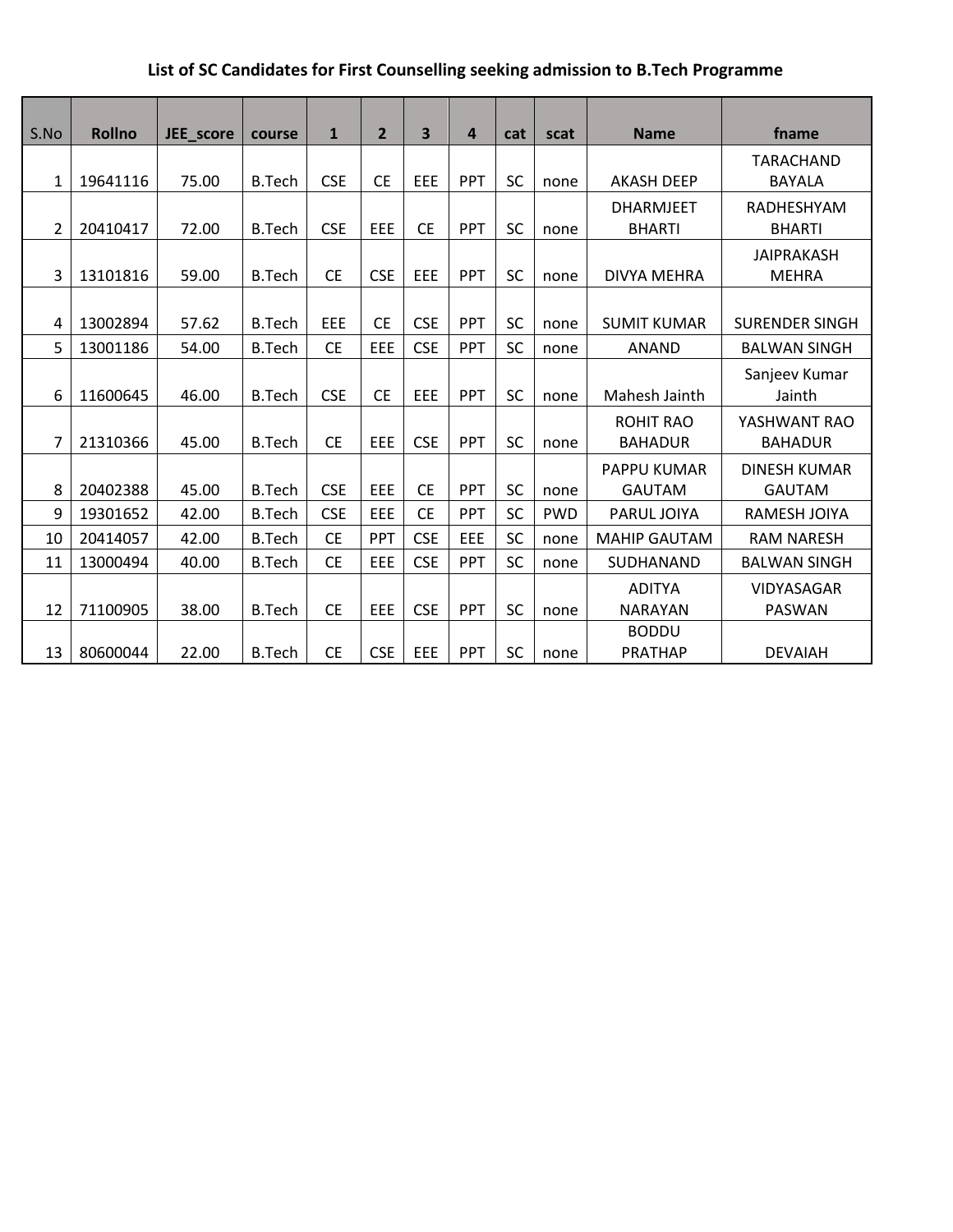# **List of ST Candidates for First Counselling seeking admission to B.Tech Programme**

| <b>Rollno</b> | JEE score | course        | 1         | $\overline{2}$ | 3          | 4          | cat       | scat | <b>Name</b>      | fname              |
|---------------|-----------|---------------|-----------|----------------|------------|------------|-----------|------|------------------|--------------------|
|               |           |               |           |                |            |            |           |      | <b>JITENDRA</b>  |                    |
|               |           |               |           |                |            |            |           |      | <b>KUMAR</b>     | <b>KALU RAM</b>    |
| 19643636      | 75.00     | B.Tech        | <b>CE</b> | <b>CE</b>      | EEE        | EEE        | <b>ST</b> | none | <b>MEENA</b>     | <b>MEENA</b>       |
|               |           |               |           |                |            |            |           |      | <b>VIVEK RAJ</b> | SATAYNARAYAN       |
| 19637856      | 74.00     | B.Tech        | EEE       | <b>CE</b>      | <b>CSE</b> | <b>PPT</b> | <b>ST</b> | none | <b>MEENA</b>     | <b>MEENA</b>       |
|               |           |               |           |                |            |            |           |      | <b>VISHAL</b>    |                    |
| 21802198      | 45.00     | B.Tech        | <b>CE</b> | <b>CSE</b>     | EEE        | <b>CSE</b> | <b>ST</b> | none | <b>KUMAR</b>     | <b>ANIL KUMAR</b>  |
|               |           |               |           |                |            |            |           |      | <b>UTTAM SON</b> |                    |
| 14108335      | 44.00     | B.Tech        | <b>CE</b> | EEE            | <b>CSE</b> | <b>PPT</b> | <b>ST</b> | none | <b>BESRA</b>     | <b>DILIP BESRA</b> |
| 13202150      | 31.62     | <b>B.Tech</b> | <b>CE</b> | EEE            | <b>CSE</b> | <b>CE</b>  | <b>ST</b> | none | Sumit Kumar      | Girraj Prasad      |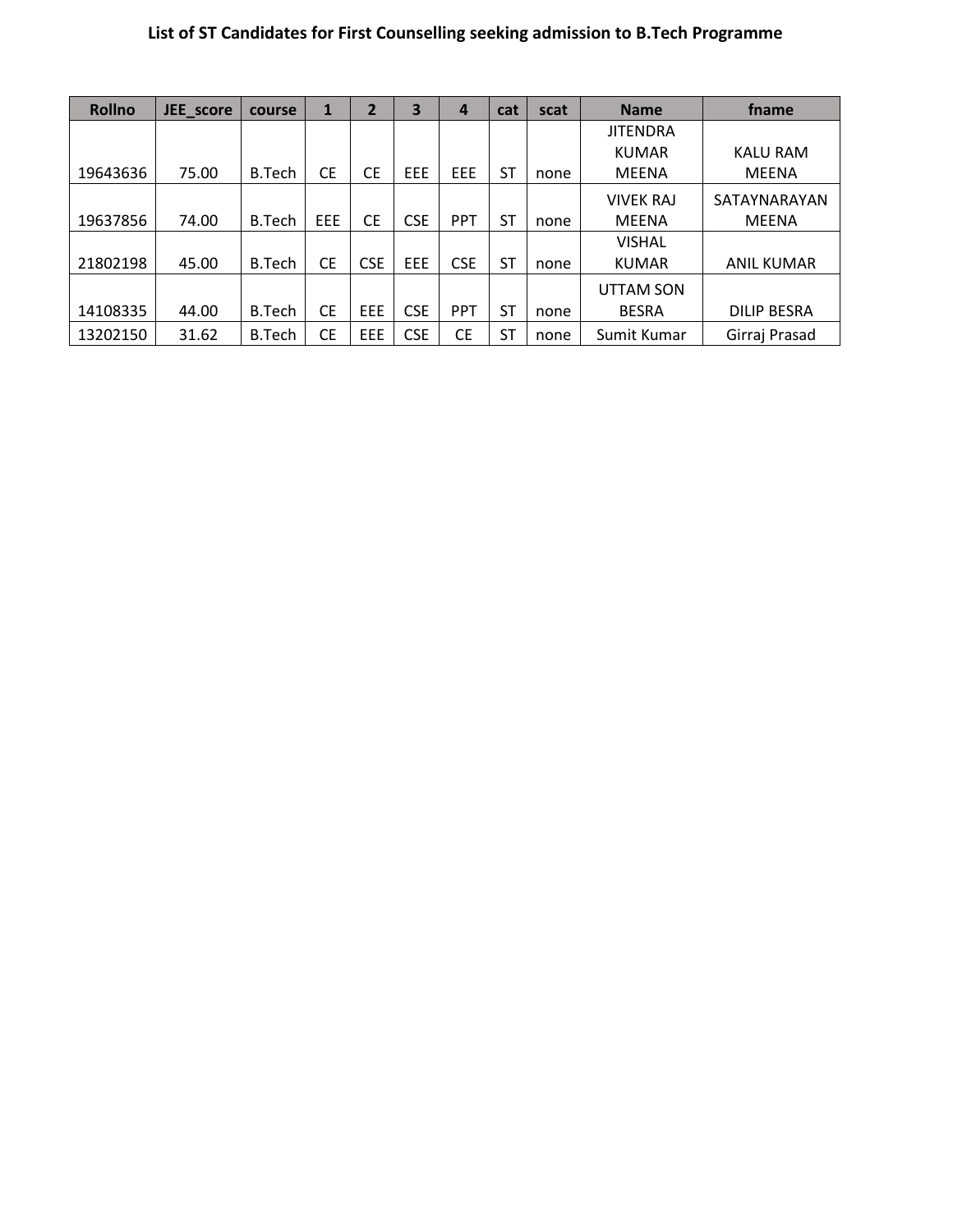## **List of OBC Candidates for First Counselling seeking admission to B.Tech Programme**

| S.No           | <b>Rollno</b> | JEE_score | course        | $\mathbf{1}$ | $\overline{2}$ | $\overline{\mathbf{3}}$ | $\overline{a}$ | cat | scat       | <b>Name</b>                     | fname                             |
|----------------|---------------|-----------|---------------|--------------|----------------|-------------------------|----------------|-----|------------|---------------------------------|-----------------------------------|
| $\mathbf{1}$   | 13005401      | 147.00    | <b>B.Tech</b> | <b>CSE</b>   | <b>CE</b>      | EEE                     | <b>CSE</b>     | OBC | none       | LAKSHAY                         | <b>GYAN SINGH</b>                 |
| $\overline{2}$ | 19800300      | 130.00    | <b>B.Tech</b> | <b>CSE</b>   | EEE            | <b>CE</b>               | EEE            | OBC | none       | sunil                           | mahender                          |
| 3              | 11658483      | 124.45    | <b>B.Tech</b> | PPT          | <b>CE</b>      | <b>CSE</b>              | EEE            | OBC | none       | PANKAJ                          | <b>VED PARKASH</b>                |
| 4              | 13004127      | 123.00    | <b>B.Tech</b> | <b>CSE</b>   | EEE            | <b>CE</b>               | PPT            | OBC | none       | <b>UMESH</b><br>YADAV           | YASHWANT<br><b>SINGH</b>          |
|                |               |           |               |              |                |                         |                |     |            |                                 | <b>BIRENDER</b>                   |
| 5              | 11624452      | 122.00    | <b>B.Tech</b> | <b>CSE</b>   | EEE            | <b>CE</b>               | PPT            | OBC | none       | <b>TARUN</b>                    | <b>SINGH</b>                      |
| 6              | 10905460      | 98.00     | <b>B.Tech</b> | EEE          | PPT            | <b>CE</b>               | <b>CSE</b>     | OBC | none       | SUDHANSHU<br><b>KUMAR</b>       | PRAHLAD<br>PRASAD                 |
|                |               |           |               |              |                |                         |                |     |            | <b>ASHISH</b>                   |                                   |
| $\overline{7}$ | 19641781      | 97.00     | <b>B.Tech</b> | <b>CSE</b>   | EEE            | <b>CE</b>               | PPT            | OBC | none       | YADAV                           | <b>VINOD SINGH</b>                |
|                |               |           |               |              |                |                         |                |     |            | REENU                           |                                   |
| 8              | 73000403      | 95.00     | <b>B.Tech</b> | <b>CE</b>    | EEE            | <b>CSE</b>              | PPT            | OBC | none       | YADAV                           | <b>MANJEET</b>                    |
| 9              | 13004264      | 94.00     | <b>B.Tech</b> | EEE          | <b>CSE</b>     | <b>CE</b>               | PPT            | OBC | none       | <b>ASHISH</b>                   | <b>DHANRAJ</b>                    |
| 10             | 13003531      | 94.00     | <b>B.Tech</b> | <b>CSE</b>   | EEE            | <b>CE</b>               | <b>CSE</b>     | OBC | none       | <b>HEMANT</b><br><b>KUMAR</b>   | <b>HOSHIAR</b><br><b>SINGH</b>    |
|                |               |           |               |              |                |                         |                |     |            |                                 | Jitender                          |
| 11             | 13004086      | 92.00     | <b>B.Tech</b> | <b>CSE</b>   | <b>CE</b>      | EEE                     | EEE            | OBC | none       | Naman Saini                     | Kumar                             |
| 12             | 19605296      | 91.00     | <b>B.Tech</b> | <b>CSE</b>   | <b>CE</b>      | EEE                     | PPT            | OBC | none       | <b>MOHIT</b><br>YADAV           | <b>DHARMENDER</b><br><b>KUMAR</b> |
| 13             | 13000969      | 89.00     | <b>B.Tech</b> | <b>CE</b>    | EEE            | <b>CSE</b>              | PPT            | OBC | none       | <b>ABHISHEK</b>                 | SADA SINGH                        |
| 14             | 13000556      | 89.00     | <b>B.Tech</b> | <b>CE</b>    | <b>CSE</b>     | EEE                     | PPT            | OBC | none       | Sagar Yadav                     | Rajbir Singh                      |
| 15             | 11127348      | 88.00     | <b>B.Tech</b> | <b>CSE</b>   | EEE            | <b>CE</b>               | PPT            | OBC | none       | Raj Roshan                      | Birendra<br>Prasad                |
|                |               |           |               |              |                |                         |                |     |            | <b>LALIT</b>                    | <b>BIRENDER</b>                   |
| 16             | 19616200      | 88.00     | <b>B.Tech</b> | <b>CSE</b>   | EEE            | <b>CSE</b>              | EEE            | OBC | none       | <b>KUMAR</b>                    | <b>SINGH</b>                      |
|                |               |           |               |              |                |                         |                |     |            |                                 | SATYA                             |
|                |               |           |               |              |                |                         |                |     |            | <b>RAMNATH</b>                  | <b>NARAYAN</b>                    |
| 17             | 11116872      | 87.00     | <b>B.Tech</b> | <b>CSE</b>   | <b>CE</b>      | <b>EEE</b>              | PPT            | OBC | none       | YADAV                           | YADAV                             |
| 18             | 13006164      | 86.00     | <b>B.Tech</b> | <b>CSE</b>   | <b>EEE</b>     | <b>CE</b>               | PPT            | OBC | none       | Vikrant                         | Satyaveer                         |
| 19             | 20436405      | 86.00     | <b>B.Tech</b> | <b>CSE</b>   | <b>EEE</b>     | <b>CE</b>               | PPT            | OBC | none       | <b>BOYINI RAM</b><br>KARATIKEYA | <b>BOYINI RAM</b><br><b>KUMAR</b> |
| 20             | 11643211      | 85.00     | <b>B.Tech</b> | <b>CSE</b>   | <b>CE</b>      | EEE                     | PPT            | OBC | none       | <b>MONIKA</b><br>YADAV          | <b>UMED SINGH</b>                 |
| 21             | 73000363      | 85.00     | <b>B.Tech</b> | <b>CSE</b>   | <b>EEE</b>     | <b>CE</b>               | PPT            | OBC | none       | <b>ANKUSH</b>                   | <b>HAWA SINGH</b>                 |
|                |               |           |               |              |                |                         |                |     |            |                                 |                                   |
| 22             | 73000402      | 84.00     | <b>B.Tech</b> | <b>CSE</b>   | <b>CE</b>      | EEE                     | PPT            | OBC | none       | ARVIND<br><b>KUMAR</b>          | <b>MAHIPAL</b>                    |
|                |               |           |               |              |                |                         |                |     |            |                                 | <b>RAKESH</b>                     |
| 23             | 13940713      | 84.00     | <b>B.Tech</b> | <b>CSE</b>   | <b>CE</b>      | <b>EEE</b>              | PPT            | OBC | <b>PWD</b> | <b>RAHUL</b>                    | <b>KUMAR</b>                      |
| 24             | 11623048      | 83.00     | <b>B.Tech</b> | <b>CE</b>    | <b>EEE</b>     | <b>CSE</b>              | <b>PPT</b>     | OBC | none       | <b>VIVEK</b><br>YADAV           | PANKAJ<br><b>KUMAR</b>            |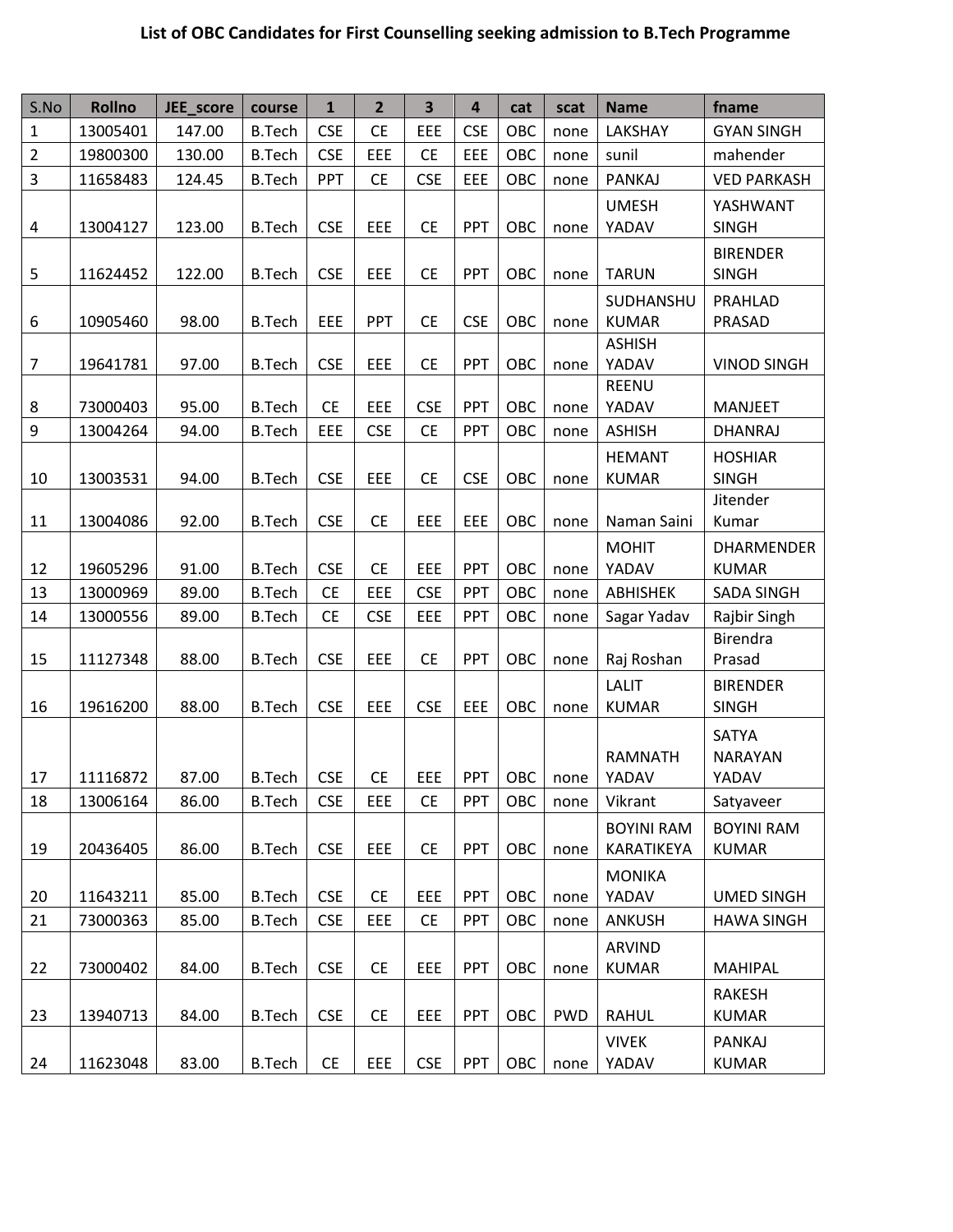|    |          |       |               |            |            |            |            |     |            | Piyush            | Dayanand           |
|----|----------|-------|---------------|------------|------------|------------|------------|-----|------------|-------------------|--------------------|
| 25 | 19500320 | 82.00 | <b>B.Tech</b> | <b>CSE</b> | EEE        | <b>CE</b>  | PPT        | OBC | none       | <b>Budania</b>    | <b>Budania</b>     |
|    |          |       |               |            |            |            |            |     |            | <b>MANISH</b>     | <b>RAMESH</b>      |
| 26 | 11625881 | 80.00 | <b>B.Tech</b> | <b>CSE</b> | <b>CE</b>  | EEE        | PPT        | OBC | none       | <b>KUMAR</b>      | <b>KUMAR</b>       |
|    |          |       |               |            |            |            |            |     |            | <b>NIKHIL</b>     | <b>SUDHIR</b>      |
| 27 | 73000163 | 79.00 | <b>B.Tech</b> | <b>CSE</b> | EEE        | <b>CE</b>  | PPT        | OBC | none       | <b>KUMAR</b>      | <b>KUMAR</b>       |
|    |          |       |               |            |            |            |            |     |            |                   | YASHPAL            |
| 28 | 19615449 | 79.00 | <b>B.Tech</b> | EEE        | <b>CE</b>  | <b>CSE</b> | PPT        | OBC | none       | <b>MAINPAL</b>    | YADAV              |
|    |          |       |               |            |            |            |            |     |            | <b>PUNIT</b>      |                    |
| 29 | 19608637 | 78.00 | <b>B.Tech</b> | <b>CSE</b> | <b>CSE</b> | <b>CSE</b> | <b>CE</b>  | OBC | none       | <b>KUMAR</b>      | <b>DHARAM PAL</b>  |
|    |          |       |               |            |            |            |            |     |            | Aman              | Mukhatar           |
| 30 | 1090699  | 78.00 | <b>B.Tech</b> | <b>CE</b>  | <b>CSE</b> | EEE        | PPT        | OBC | none       | Manish            | Singh              |
|    |          |       |               |            |            |            |            |     |            |                   | SATYAVEER          |
| 31 | 19624640 | 78.00 | <b>B.Tech</b> | <b>CE</b>  | <b>CE</b>  | EEE        | EEE        | OBC | none       | <b>HANEE</b>      | <b>VERMA</b>       |
|    |          |       |               |            |            |            |            |     |            | SUBHAM            | <b>ASHWANI</b>     |
| 32 | 13004101 | 75.00 | <b>B.Tech</b> | <b>CSE</b> | EEE        | <b>CE</b>  | PPT        | OBC | none       | YADAV             | <b>KUMAR</b>       |
| 33 | 19615637 | 74.60 | <b>B.Tech</b> | <b>CSE</b> | EEE        | <b>CE</b>  | PPT        | OBC | <b>PWD</b> | <b>MANTHAN</b>    | BALKISHAN          |
| 34 | 13005221 | 74.00 | <b>B.Tech</b> | EEE        | <b>CSE</b> | <b>CE</b>  | PPT        | OBC | none       | Manish            | Indraj             |
|    |          |       |               |            |            |            |            |     |            |                   | SANJEEV            |
| 35 | 79300166 | 73.00 | <b>B.Tech</b> | <b>CSE</b> | EEE        | PPT        | <b>CE</b>  | OBC | <b>WDP</b> | <b>NEHA</b>       | <b>KUMAR</b>       |
|    |          |       |               |            |            |            |            |     |            |                   | <b>KULDEEP</b>     |
| 36 | 11603231 | 73.00 | <b>B.Tech</b> | <b>CSE</b> | EEE        | <b>CE</b>  | PPT        | OBC | none       | <b>ABHINAV</b>    | <b>SINGH</b>       |
|    |          |       |               |            |            |            |            |     |            | <b>MOHIT</b>      |                    |
| 37 | 11607049 | 73.00 | <b>B.Tech</b> | <b>CSE</b> | <b>CE</b>  | EEE        | EEE        | OBC | none       | <b>VERMA</b>      | NAVRATTAN          |
|    |          |       |               |            |            |            |            |     |            | <b>IMRAN</b>      | <b>MD</b>          |
| 38 | 19802280 | 72.00 | <b>B.Tech</b> | <b>CE</b>  | <b>CSE</b> | EEE        | PPT        | OBC | none       | <b>KHALID</b>     | AZIMULLAH          |
|    |          |       |               |            |            |            |            |     |            | <b>DEEPAK</b>     |                    |
| 39 | 13002347 | 71.00 | <b>B.Tech</b> | <b>CSE</b> | <b>EEE</b> | <b>CE</b>  | PPT        | OBC | none       | <b>SINGH</b>      | <b>SURAT SINGH</b> |
| 40 | 11618021 | 71.00 | <b>B.Tech</b> | <b>CE</b>  | EEE        | <b>CSE</b> | PPT        | OBC | none       | <b>ASHISH</b>     | <b>JAWAN SINGH</b> |
| 41 | 13005152 | 71.00 | <b>B.Tech</b> | <b>CE</b>  | <b>CSE</b> | EEE        | EEE        | OBC | none       | <b>ROCKY</b>      | DAYANAND           |
|    |          |       |               |            |            |            |            |     |            | Nawal             |                    |
| 42 | 13005405 | 71.00 | <b>B.Tech</b> | <b>CSE</b> | EEE        | <b>CE</b>  | PPT        | OBC | none       | Kishor            | Dharmender         |
|    |          |       |               |            |            |            |            |     |            |                   | <b>RANDHIR</b>     |
| 43 | 13001499 | 70.00 | <b>B.Tech</b> | <b>CE</b>  | EEE        | <b>CSE</b> | PPT        | OBC | none       | <b>HARSHIT</b>    | <b>SINGH</b>       |
| 44 | 13001636 | 70.00 | <b>B.Tech</b> | <b>CE</b>  | <b>CSE</b> | EEE        | <b>PPT</b> | OBC | none       | <b>RAMBIR</b>     | <b>JAI SINGH</b>   |
|    |          |       |               |            |            |            |            |     |            | santosh           | dileep prasad      |
| 45 | 71100784 | 70.00 | <b>B.Tech</b> | <b>CSE</b> | EEE        | PPT        | <b>CE</b>  | OBC | none       | kumar             | chaurasia          |
|    |          |       |               |            |            |            |            |     |            |                   | SUDERSHAN          |
| 46 | 13000287 | 69.00 | <b>B.Tech</b> | <b>CSE</b> | <b>EEE</b> | <b>CE</b>  | PPT        | OBC | none       | SATYADEV          | YADAV              |
|    |          |       |               |            |            |            |            |     |            | <b>SHIV kumar</b> | <b>MAHESH</b>      |
| 47 | 12902947 | 69.00 | <b>B.Tech</b> | EEE        | <b>CE</b>  | <b>CSE</b> | PPT        | OBC | none       | chandela          | <b>KUMAR</b>       |
| 48 | 13004942 | 67.20 | <b>B.Tech</b> | EEE        | <b>CE</b>  | <b>CSE</b> | PPT        | OBC | none       | <b>AMIT YADAV</b> | <b>RAM NIWAS</b>   |
|    |          |       |               |            |            |            |            |     |            |                   | <b>GAJENDER</b>    |
| 49 | 13000365 | 66.29 | <b>B.Tech</b> | <b>CSE</b> | EEE        | <b>CE</b>  | <b>PPT</b> | OBC | <b>WDP</b> | <b>ANKIT</b>      | <b>SINGH</b>       |
|    |          |       |               |            |            |            |            |     |            | <b>OMBEER</b>     |                    |
| 50 | 13002197 | 65.00 | <b>B.Tech</b> | <b>CE</b>  | PPT        | <b>CSE</b> | <b>EEE</b> | OBC | none       | YADAV             | <b>KARAN SINGH</b> |
|    |          |       |               |            |            |            |            |     |            |                   |                    |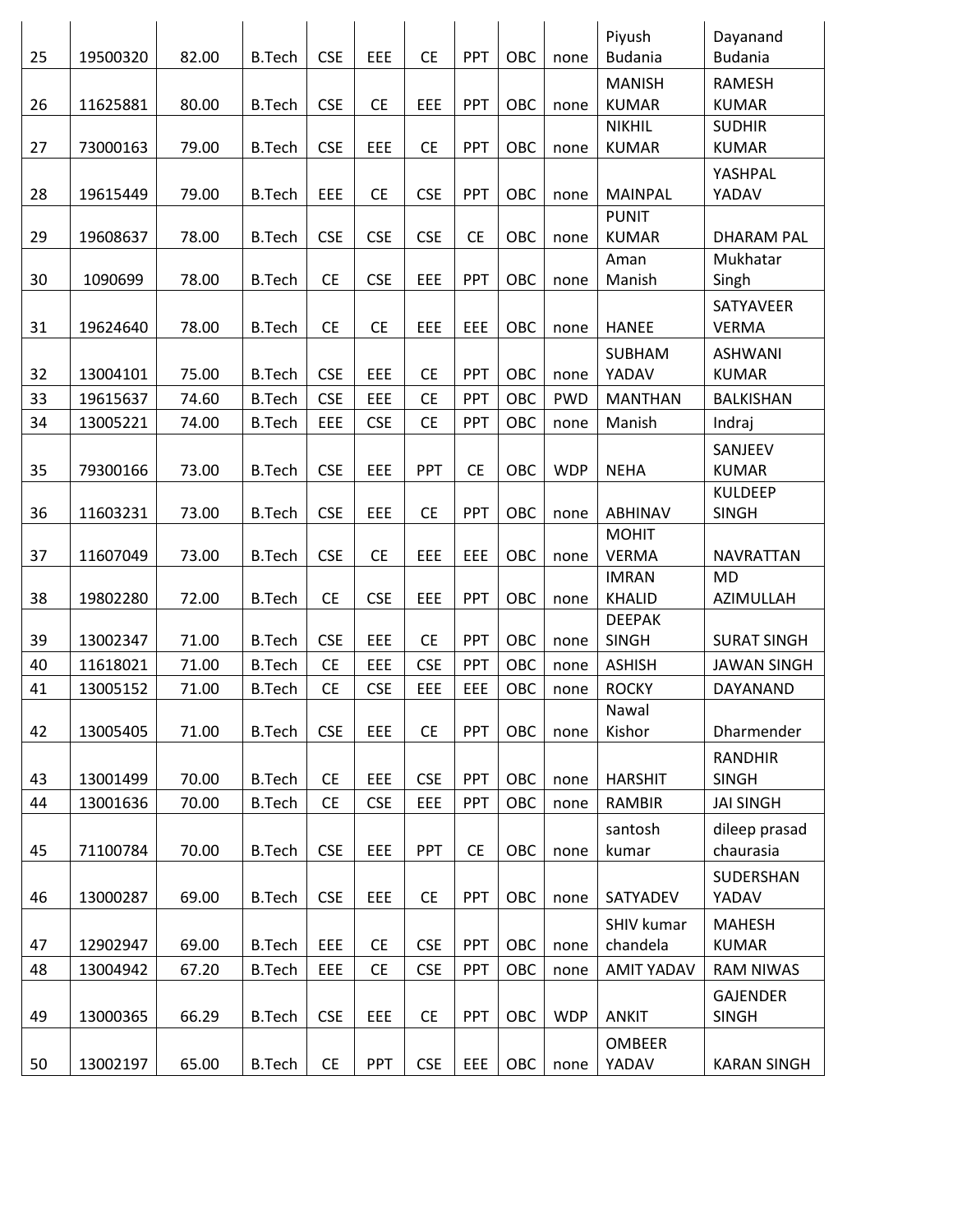|    |          |       |               |            |            |            |            |     |            | <b>GOURAV</b>     | AMARJEET            |
|----|----------|-------|---------------|------------|------------|------------|------------|-----|------------|-------------------|---------------------|
| 51 | 19603623 | 65.00 | <b>B.Tech</b> | <b>CSE</b> | EEE        | <b>CE</b>  | <b>PPT</b> | OBC | none       | SAINI             | <b>SINGH</b>        |
|    |          |       |               |            |            |            |            |     |            | <b>NAVEEN</b>     |                     |
| 52 | 15802907 | 64.00 | <b>B.Tech</b> | <b>CSE</b> | EEE        | <b>CE</b>  | <b>PPT</b> | OBC | none       | YADAV             | VEDPRAKASH          |
| 53 | 11207201 | 64.00 | <b>B.Tech</b> | <b>CSE</b> | <b>EEE</b> | <b>CE</b>  | EEE        | OBC | none       | Himanshu          | Rakesh              |
|    |          |       |               |            |            |            |            |     |            |                   | <b>KULDEEP</b>      |
| 54 | 13100970 | 63.00 | <b>B.Tech</b> | <b>CSE</b> | EEE        | <b>CE</b>  | PPT        | OBC | none       | <b>HARIOM</b>     | <b>KUMAR</b>        |
|    |          |       |               |            |            |            |            |     |            | <b>DEEPAK</b>     |                     |
| 55 | 11618140 | 63.00 | <b>B.Tech</b> | <b>CSE</b> | <b>CE</b>  | EEE        | PPT        | OBC | none       | YADAV             | <b>AJIT SINGH</b>   |
|    |          |       |               |            |            |            |            |     |            |                   | <b>KRISHAN</b>      |
| 56 | 11606997 | 62.00 | <b>B.Tech</b> | <b>CSE</b> | EEE        | <b>CE</b>  | <b>PPT</b> | OBC | none       | <b>DHEERAJ</b>    | CHAND               |
|    |          |       |               |            |            |            |            |     |            | <b>KESHAV</b>     | <b>RAKESH</b>       |
| 57 | 13003024 | 61.00 | <b>B.Tech</b> | <b>CE</b>  | EEE        | <b>CSE</b> | <b>PPT</b> | OBC | none       | <b>KUMAR</b>      | <b>KUMAR</b>        |
|    |          |       |               |            |            |            |            |     |            | <b>JAGAT</b>      | <b>OM PARKASH</b>   |
| 58 | 13000830 | 60.00 | <b>B.Tech</b> | EEE        | <b>CE</b>  | <b>CSE</b> | PPT        | OBC | none       | YADAV             | YADAV               |
| 59 | 13004700 | 59.12 | <b>B.Tech</b> | EEE        | <b>CE</b>  | <b>CSE</b> | EEE        | OBC | none       | GAURAV            | <b>INDER SINGH</b>  |
|    |          |       |               |            |            |            |            |     |            | NEERAJ            | <b>VIRBHAN</b>      |
| 60 | 73000252 | 58.38 | <b>B.Tech</b> | <b>CSE</b> | EEE        | <b>CE</b>  | <b>PPT</b> | OBC | none       | YADAV             | YADAV               |
|    |          |       |               |            |            |            |            |     |            | SAMARJEET         |                     |
|    |          |       |               |            |            |            |            |     |            | <b>KUMAR</b>      | <b>RAVINDRA</b>     |
| 61 | 11142427 | 58.00 | <b>B.Tech</b> | <b>CSE</b> | <b>CE</b>  | EEE        | <b>PPT</b> | OBC | none       | SUMAN             | <b>RAY</b>          |
| 62 | 11631004 | 57.00 | <b>B.Tech</b> | <b>CSE</b> | <b>CE</b>  | EEE        | PPT        | OBC | none       | Rahul             | Ratan Singh         |
|    |          |       |               |            |            |            |            |     |            | <b>DINESH</b>     |                     |
| 63 | 11619238 | 56.00 | <b>B.Tech</b> | EEE        | <b>CSE</b> | <b>CE</b>  | <b>PPT</b> | OBC | none       | <b>KUMAR</b>      | <b>SUBE SINGH</b>   |
| 64 | 13901640 | 55.00 | <b>B.Tech</b> | <b>CSE</b> | EEE        | <b>CE</b>  | PPT        | OBC | none       | <b>ANKIT</b>      | <b>BALJEET</b>      |
|    |          |       |               |            |            |            |            |     |            | <b>DINESH</b>     |                     |
| 65 | 19601102 | 54.00 | <b>B.Tech</b> | <b>CSE</b> | EEE        | <b>CE</b>  | <b>PPT</b> | OBC | none       | SAINI             | <b>SUBE SINGH</b>   |
|    |          |       |               |            |            |            |            |     |            | SHUBHAM           | <b>KARAN SINGH</b>  |
| 66 | 13004926 | 54.00 | <b>B.Tech</b> | <b>CSE</b> | <b>CE</b>  | EEE        | <b>PPT</b> | OBC | <b>WDP</b> | YADAV             | YADAV               |
| 67 | 11625559 | 53.00 | <b>B.Tech</b> | <b>CE</b>  | EEE        | <b>CSE</b> | <b>PPT</b> | OBC | none       | PRADEEP           | <b>BHIM SINGH</b>   |
|    |          |       |               |            |            |            |            |     |            | <b>DEEPAK</b>     | <b>RAKESH</b>       |
| 68 | 13002505 | 52.00 | <b>B.Tech</b> | <b>CE</b>  | EEE        | <b>CSE</b> | <b>PPT</b> | OBC | none       | KHUDANIA          | <b>KUMAR</b>        |
| 69 | 13001730 | 51.00 | <b>B.Tech</b> | <b>CSE</b> | <b>CE</b>  | EEE        | <b>PPT</b> | OBC | none       | Anshuman          | Pawan Kumar         |
|    |          |       |               |            |            |            |            |     |            |                   | <b>SURESH</b>       |
|    |          |       |               |            |            |            |            |     |            | <b>GITESH</b>     | <b>KUMAR</b>        |
| 70 | 13006056 | 51.00 | <b>B.Tech</b> | <b>CSE</b> | <b>CE</b>  | EEE        | <b>PPT</b> | OBC | <b>WDP</b> | YADAV             | YADAV               |
| 71 | 13001923 | 50.00 | <b>B.Tech</b> | <b>CE</b>  | EEE        | <b>CSE</b> | PPT        | OBC | none       | <b>AMIT SINGH</b> | <b>GAJRAJ SINGH</b> |
|    |          |       |               |            |            |            |            | OBC |            | <b>NITIN</b>      |                     |
| 72 | 13004506 | 50.00 | <b>B.Tech</b> | <b>CSE</b> | EEE        | <b>CE</b>  | PPT        |     | none       | <b>DAHIYA</b>     | <b>CHHOTELAL</b>    |
|    |          |       |               |            |            |            |            |     |            | ANURAG            | MOOL CHAND          |
| 73 | 19637629 | 50.00 | <b>B.Tech</b> | <b>CSE</b> | <b>EEE</b> | <b>CE</b>  | EEE        | OBC | none       | <b>TANK</b>       | <b>TANK</b>         |
| 74 | 11644771 | 50.00 | <b>B.Tech</b> | <b>CE</b>  | EEE        | <b>CSE</b> | <b>PPT</b> | OBC | none       | <b>DEEPAK</b>     | <b>RAM AVTAR</b>    |
|    |          |       |               |            |            |            |            |     |            | RAVI              | <b>YOGENDER</b>     |
| 75 | 73000129 | 49.00 | <b>B.Tech</b> | <b>CE</b>  | <b>CSE</b> | EEE        | <b>PPT</b> | OBC | none       | <b>KUMAR</b>      | <b>SINGH</b>        |
|    |          |       |               |            |            |            |            |     |            |                   | Sh                  |
| 76 | 11616295 | 48.00 | <b>B.Tech</b> | <b>CSE</b> | <b>EEE</b> | <b>CSE</b> | <b>EEE</b> | OBC | none       | Pankaj            | Ghanshyam           |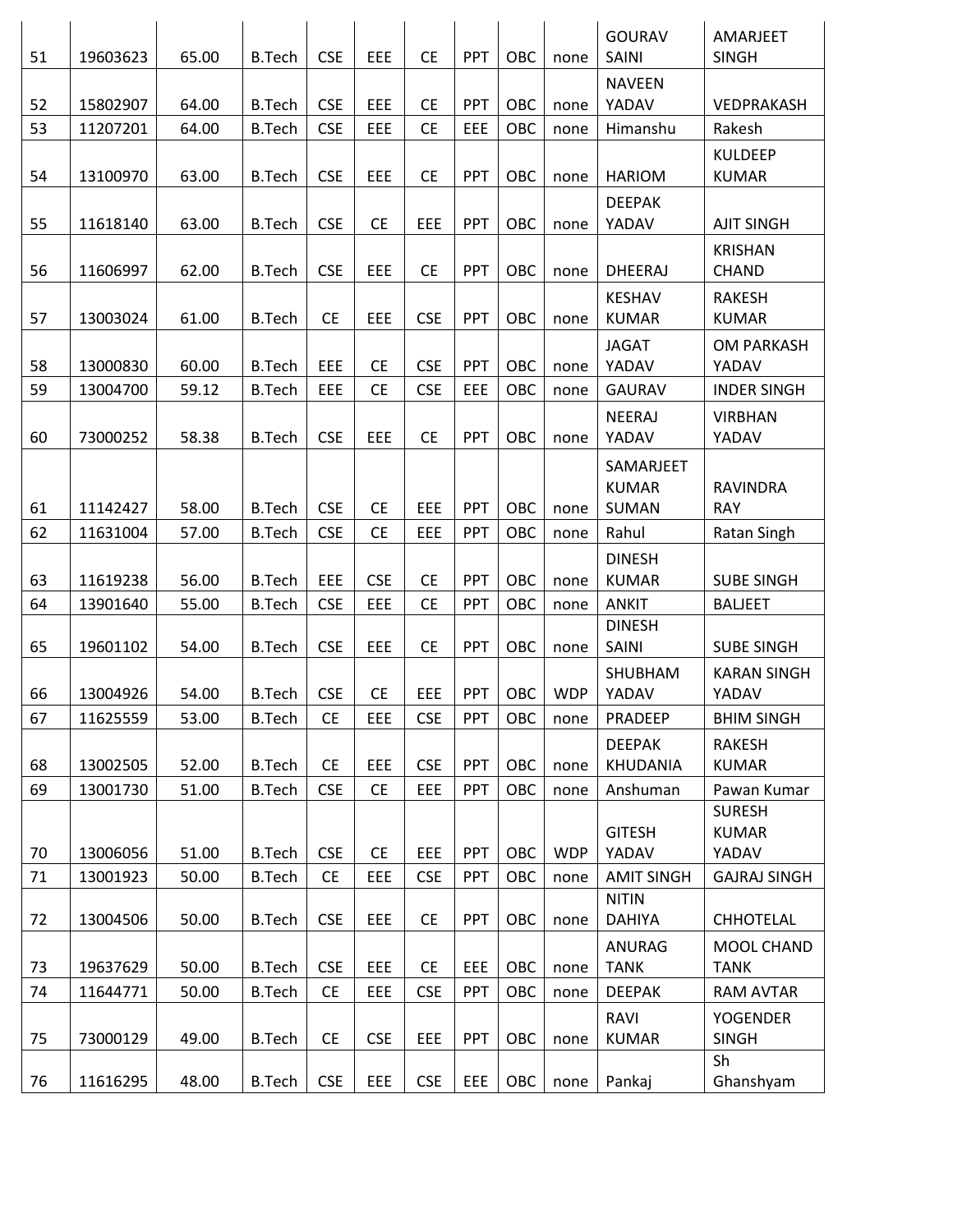|          |          |       |               |                  |            |                          |            |            |            | <b>NISHANT</b>               |                    |
|----------|----------|-------|---------------|------------------|------------|--------------------------|------------|------------|------------|------------------------------|--------------------|
| 77       | 13002487 | 47.00 | <b>B.Tech</b> | <b>CSE</b>       | <b>CE</b>  | EEE                      | <b>PPT</b> | OBC        | none       | YADAV                        | <b>AJIT SINGH</b>  |
|          |          |       |               |                  |            |                          |            |            |            |                              | <b>OMVEER</b>      |
| 78       | 13002544 | 46.00 | <b>B.Tech</b> | <b>CSE</b>       | EEE        | <b>CE</b>                | PPT        | OBC        | none       | <b>AMIT YADAV</b>            | <b>SINGH</b>       |
|          |          |       |               |                  |            |                          |            |            |            | <b>RAHUL</b><br><b>KUMAR</b> |                    |
| 79       | 19642928 | 46.00 | <b>B.Tech</b> | <b>CSE</b>       | EEE        | <b>CE</b>                | <b>PPT</b> | OBC        | none       | SAINI                        | <b>OM PRAKASH</b>  |
|          |          |       |               |                  |            |                          |            |            |            |                              |                    |
|          |          |       |               |                  |            |                          |            |            |            | SOURAV<br>YADAV              | <b>BIRENDER</b>    |
| 80<br>81 | 13002743 | 45.00 | <b>B.Tech</b> | EEE<br><b>CE</b> | <b>CE</b>  | <b>CSE</b><br><b>CSE</b> | PPT<br>PPT | OBC<br>OBC | none       |                              | <b>SINGH</b>       |
|          | 13005537 | 45.00 | <b>B.Tech</b> |                  | EEE        |                          |            |            | none       | <b>DEEPAK</b>                | <b>HAWA SINGH</b>  |
|          |          |       |               |                  |            |                          |            |            |            | <b>ROHIT</b>                 | <b>NARENDER</b>    |
| 82       | 13003097 | 45.00 | <b>B.Tech</b> | <b>CSE</b>       | <b>CE</b>  | EEE                      | <b>PPT</b> | OBC        | none       | <b>KUMAR</b>                 | <b>SINGH</b>       |
|          |          |       |               |                  |            |                          |            |            |            |                              | RAMESH             |
| 83       | 73000177 | 45.00 | <b>B.Tech</b> | <b>CSE</b>       | EEE        | <b>CE</b>                | <b>PPT</b> | OBC        | <b>PWD</b> | ANISH                        | <b>KULHAR</b>      |
|          |          |       |               |                  |            |                          |            |            |            | M WAQAR                      | <b>HUMAYUN</b>     |
| 84       | 12904559 | 45.00 | <b>B.Tech</b> | <b>CE</b>        | <b>CSE</b> | EEE                      | <b>PPT</b> | OBC        | none       | AHMED                        | <b>KABIR</b>       |
|          |          |       |               |                  |            |                          |            |            |            | PANKAJ                       |                    |
| 85       | 13004609 | 44.50 | <b>B.Tech</b> | <b>CE</b>        | <b>CSE</b> | EEE                      | <b>PPT</b> | OBC        | none       | YADAV                        | <b>VED PRAKASH</b> |
| 86       | 11628182 | 44.00 | <b>B.Tech</b> | <b>CSE</b>       | EEE        | PPT                      | <b>CE</b>  | OBC        | none       | <b>NITIN</b>                 | <b>MOTILAL</b>     |
| 87       | 13004833 | 42.00 | <b>B.Tech</b> | <b>CSE</b>       | <b>CSE</b> | <b>CSE</b>               | EEE        | OBC        | <b>WDP</b> | Alok Yadav                   | Rajpal Yadav       |
|          |          |       |               |                  |            |                          |            |            |            | <b>VIVEK</b>                 | <b>VINOD</b>       |
| 88       | 11601868 | 40.00 | <b>B.Tech</b> | <b>CE</b>        | <b>CSE</b> | EEE                      | PPT        | OBC        | none       | <b>KUMAR</b>                 | <b>KUMAR</b>       |
|          |          |       |               |                  |            |                          |            |            |            |                              | <b>RAJENDER</b>    |
| 89       | 13000389 | 37.00 | <b>B.Tech</b> | <b>CE</b>        | EEE        | <b>CSE</b>               | <b>PPT</b> | OBC        | none       | <b>SUMIT SONI</b>            | SONI               |
|          |          |       |               |                  |            |                          |            |            |            |                              | <b>MAHIPAL</b>     |
| 90       | 13002851 | 36.00 | <b>B.Tech</b> | EEE              | <b>CE</b>  | <b>CSE</b>               | <b>PPT</b> | OBC        | none       | ABHINAV                      | YADAV              |
| 91       | 19619374 | 35.48 | <b>B.Tech</b> | EEE              | <b>CE</b>  | <b>CSE</b>               | <b>PPT</b> | OBC        | none       | CHETAN                       | <b>AMAR SINGH</b>  |
|          |          |       |               |                  |            |                          |            |            |            | <b>HEMANT</b>                | <b>RAJENDER</b>    |
| 92       | 11602185 | 35.00 | <b>B.Tech</b> | EEE              | <b>CSE</b> | <b>CE</b>                | PPT        | OBC        | none       | <b>KUMAR</b>                 | <b>KUMAR</b>       |
|          |          |       |               |                  |            |                          |            |            |            | ANUJ                         |                    |
| 93       | 13000133 | 34.00 | <b>B.Tech</b> | <b>CSE</b>       | <b>CE</b>  | EEE                      | <b>PPT</b> | OBC        | none       | <b>KUMAR</b>                 | RAMNIWAS           |
|          |          |       |               |                  |            |                          |            |            |            | <b>MUKUL</b>                 | <b>NARESH</b>      |
| 94       | 19701345 | 33.00 | <b>B.Tech</b> | <b>CSE</b>       | EEE        | <b>CE</b>                | PPT        | OBC        | none       | <b>KUMAR</b>                 | <b>KUMAR</b>       |
|          |          |       |               |                  |            |                          |            |            |            | <b>MANISH</b>                |                    |
| 95       | 11620560 | 33.00 | <b>B.Tech</b> | <b>CSE</b>       | <b>CE</b>  | EEE                      | PPT        | OBC        | none       | <b>KUMAR</b>                 | <b>JAGRAM</b>      |
|          |          |       |               |                  |            |                          |            |            |            | <b>ARUN</b>                  | <b>SATENDER</b>    |
| 96       | 13001556 | 32.00 | <b>B.Tech</b> | <b>CSE</b>       | <b>CE</b>  | <b>EEE</b>               | <b>CSE</b> | OBC        | none       | <b>KUMAR</b>                 | <b>SINGH</b>       |
|          |          |       |               |                  |            |                          |            |            |            | PRADEEP                      |                    |
| 97       | 19601601 | 30.00 | <b>B.Tech</b> | EEE              | <b>CSE</b> | <b>CE</b>                | <b>PPT</b> | OBC        | none       | <b>KUMAR</b>                 | <b>OMBIR SINGH</b> |
|          |          |       |               |                  |            |                          |            |            |            | AKSHAY                       | <b>MUKESH</b>      |
| 98       | 11629618 | 30.00 | <b>B.Tech</b> | <b>CSE</b>       | <b>CE</b>  | <b>EEE</b>               | <b>PPT</b> | OBC        | none       | <b>KUMAR</b>                 | <b>KUMAR</b>       |
|          |          |       |               |                  |            |                          |            |            |            | <b>ROHIT</b>                 | VINOD              |
| 99       | 11629570 | 29.00 | <b>B.Tech</b> | <b>CSE</b>       | <b>CE</b>  | EEE                      | PPT        | OBC        | <b>WDP</b> | <b>KUMAR</b>                 | <b>KUMAR</b>       |
| 100      | 11646107 | 28.66 | <b>B.Tech</b> | <b>CSE</b>       | <b>CE</b>  | EEE                      | <b>PPT</b> | OBC        | <b>WDP</b> | <b>EKTA YADAV</b>            | <b>SHAKUNTLA</b>   |
|          |          |       |               |                  |            |                          |            |            |            |                              | <b>VINOD</b>       |
|          |          |       |               |                  |            |                          |            |            |            |                              | <b>KUMAR</b>       |
| 101      | 71202853 | 27.31 | <b>B.Tech</b> | <b>CSE</b>       | <b>EEE</b> | <b>CE</b>                | <b>PPT</b> | OBC        | none       | ANSHUL                       | VERMA              |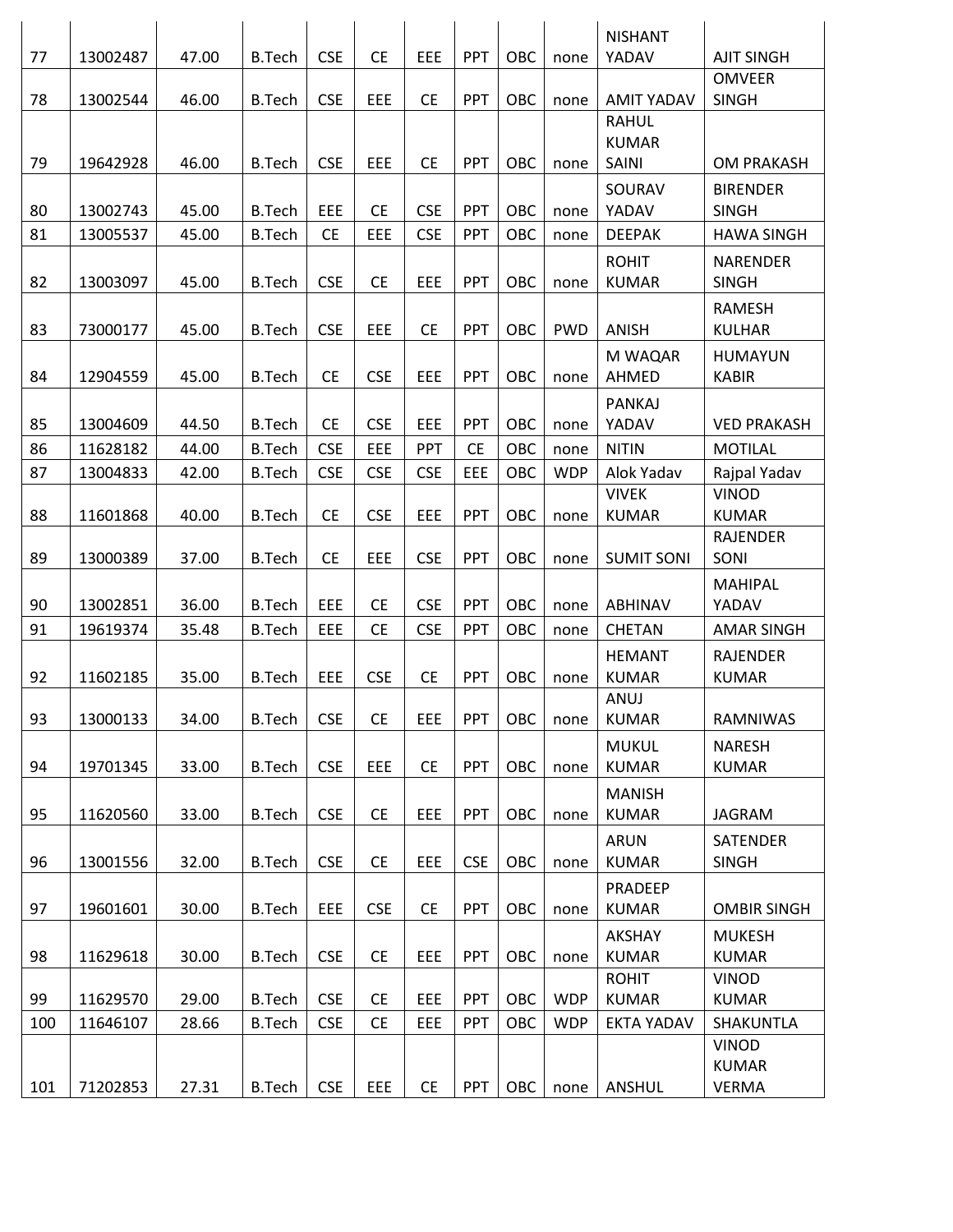|     |          |       |               |            |            |            |            |            |      | RAVI           | <b>SATISH</b>    |
|-----|----------|-------|---------------|------------|------------|------------|------------|------------|------|----------------|------------------|
| 102 | 13001103 | 26.00 | B.Tech        | EEE.       | <b>CE</b>  | <b>CSE</b> | <b>PPT</b> | OBC        | none | <b>KUMAR</b>   | <b>KUMAR</b>     |
|     |          |       |               |            |            |            |            |            |      |                | <b>VIKRAM</b>    |
| 103 | 11646838 | 22.00 | B.Tech        | <b>EEE</b> | <b>CSE</b> | <b>CE</b>  | <b>PPT</b> | <b>OBC</b> | none | <b>MUKESH</b>  | <b>SINGH</b>     |
| 104 | 13003277 | 21.00 | B.Tech        | <b>CSE</b> | EEE        | <b>PPT</b> | <b>CE</b>  | <b>OBC</b> | none | <b>VIPIN</b>   | <b>YOGESH</b>    |
|     |          |       |               |            |            |            |            |            |      | <b>NITIN</b>   | <b>RAM SINGH</b> |
| 105 | 19611695 | 20.00 | B.Tech        | <b>CSE</b> | <b>CE</b>  | EEE        | <b>PPT</b> | OBC        | none | YADAV          | YADAV            |
| 106 | 11650979 | 19.00 | B.Tech        | EEE        | <b>CSE</b> | <b>CE</b>  | <b>PPT</b> | <b>OBC</b> | none | <b>NARVEER</b> | <b>JITENDER</b>  |
|     |          |       |               |            |            |            |            |            |      |                | <b>TRILOK</b>    |
|     |          |       |               |            |            |            |            |            |      | <b>RAHUL</b>   | <b>CHAND</b>     |
| 107 | 73000046 | 18.00 | <b>B.Tech</b> | <b>CE</b>  | <b>EEE</b> | <b>CSE</b> | <b>PPT</b> | <b>OBC</b> | none | JANGRA         | <b>JANGRA</b>    |
|     |          |       |               |            |            |            |            |            |      | <b>RAJESH</b>  |                  |
|     |          |       |               |            |            |            |            |            |      | <b>KUMAR</b>   | <b>KARAMVIR</b>  |
| 108 | 13003104 | 11.00 | B.Tech        | <b>CSE</b> | <b>CE</b>  | EEE        | <b>PPT</b> | OBC        | none | YADAV          | <b>SINGH</b>     |

## **List of Supernumerary Category Candidates for First Counselling seeking admission to B.Tech Programme**

| <b>Rollno</b> | JEE_score | course        | $\mathbf{1}$ | $\overline{2}$ | 3          | $\overline{\mathbf{4}}$ | cat       | scat       | <b>Name</b>          | fname               |
|---------------|-----------|---------------|--------------|----------------|------------|-------------------------|-----------|------------|----------------------|---------------------|
|               |           |               |              |                |            |                         |           |            | <b>ANKUSH</b>        |                     |
| 11601987      | 93.00     | <b>B.Tech</b> | <b>CSE</b>   | EEE            | <b>CE</b>  | PPT                     | <b>UR</b> | <b>WDP</b> | <b>BHARDWAJ</b>      | <b>SURAT SINGH</b>  |
|               |           |               |              |                |            |                         |           |            | <b>MOHIT</b>         | <b>BHUPENDER</b>    |
| 11640248      | 91.55     | <b>B.Tech</b> | <b>CSE</b>   | EEE            | <b>CE</b>  | <b>PPT</b>              | UR        | <b>WDP</b> | <b>SIWACH</b>        | <b>KUMAR</b>        |
| 13940713      | 84.00     | <b>B.Tech</b> | <b>CSE</b>   | <b>CE</b>      | EEE        | PPT                     | OBC       | <b>PWD</b> | <b>RAHUL</b>         | <b>RAKESH KUMAR</b> |
| 13104832      | 84.00     | <b>B.Tech</b> | <b>CE</b>    | <b>CSE</b>     | EEE        | EEE                     | <b>UR</b> | <b>PWD</b> | Kapil                | Zile Singh          |
|               |           |               |              |                |            |                         |           |            | SHUBHAM              | SATYAPAL            |
| 73000662      | 79.00     | <b>B.Tech</b> | <b>CSE</b>   | <b>CE</b>      | EEE        | PPT                     | UR        | <b>WDP</b> | RAGHAV               | <b>SINGH</b>        |
|               |           |               |              |                |            |                         |           |            |                      | RADHE SHYAM         |
| 11633165      | 75.00     | <b>B.Tech</b> | <b>CSE</b>   | <b>CE</b>      | EEE        | <b>PPT</b>              | <b>UR</b> | <b>WDP</b> | <b>VIDISHA SINGH</b> | <b>SINGH</b>        |
| 19615637      | 74.60     | <b>B.Tech</b> | <b>CSE</b>   | EEE            | <b>CE</b>  | PPT                     | OBC       | <b>PWD</b> | <b>MANTHAN</b>       | <b>BALKISHAN</b>    |
|               |           |               |              |                |            |                         |           |            |                      | SANJEEV             |
| 79300166      | 73.00     | <b>B.Tech</b> | <b>CSE</b>   | EEE            | PPT        | <b>CE</b>               | OBC       | <b>WDP</b> | <b>NEHA</b>          | <b>KUMAR</b>        |
|               |           |               |              |                |            |                         |           |            | <b>MOTASIM</b>       |                     |
|               |           |               |              |                |            |                         |           |            | <b>RAHMAN</b>        | <b>JAMILUR</b>      |
| 11116483      | 72.00     | <b>B.Tech</b> | <b>CSE</b>   | EEE            | <b>CE</b>  | PPT                     | <b>UR</b> | <b>ECA</b> | KAZMI                | RAHMAN KAZMI        |
|               |           |               |              |                |            |                         |           |            |                      | <b>GAJENDER</b>     |
| 13000365      | 66.29     | <b>B.Tech</b> | <b>CSE</b>   | EEE            | <b>CE</b>  | PPT                     | OBC       | <b>WDP</b> | <b>ANKIT</b>         | <b>SINGH</b>        |
|               |           |               |              |                |            |                         |           |            |                      | PHOOL KUMAR         |
| 71202848      | 57.00     | <b>B.Tech</b> | EEE          | <b>CSE</b>     | <b>CE</b>  | PPT                     | <b>UR</b> | <b>WDP</b> | <b>ASHISH SUHAG</b>  | <b>SUHAG</b>        |
|               |           |               |              |                |            |                         |           |            | SHUBHAM              | <b>KARAN SINGH</b>  |
| 13004926      | 54.00     | <b>B.Tech</b> | <b>CSE</b>   | <b>CE</b>      | EEE        | <b>PPT</b>              | OBC       | <b>WDP</b> | YADAV                | YADAV               |
|               |           |               |              |                |            |                         |           |            |                      | <b>SURESH KUMAR</b> |
| 13006056      | 51.00     | <b>B.Tech</b> | <b>CSE</b>   | <b>CE</b>      | EEE        | PPT                     | OBC       | <b>WDP</b> | <b>GITESH YADAV</b>  | YADAV               |
|               |           |               |              |                |            |                         |           |            |                      | <b>RAMESH</b>       |
| 73000177      | 45.00     | <b>B.Tech</b> | <b>CSE</b>   | EEE            | <b>CE</b>  | PPT                     | OBC       | <b>PWD</b> | <b>ANISH</b>         | <b>KULHAR</b>       |
|               |           |               |              |                |            |                         |           |            | <b>KRISHA</b>        |                     |
| 13606379      | 43.00     | <b>B.Tech</b> | <b>CSE</b>   | <b>CSE</b>     | <b>CSE</b> | <b>CSE</b>              | UR        | <b>WDP</b> | <b>BHARDWAJ</b>      | DK BHARDWAJ         |
| 13004833      | 42.00     | <b>B.Tech</b> | <b>CSE</b>   | <b>CSE</b>     | <b>CSE</b> | EEE                     | OBC       | <b>WDP</b> | Alok Yadav           | Rajpal Yadav        |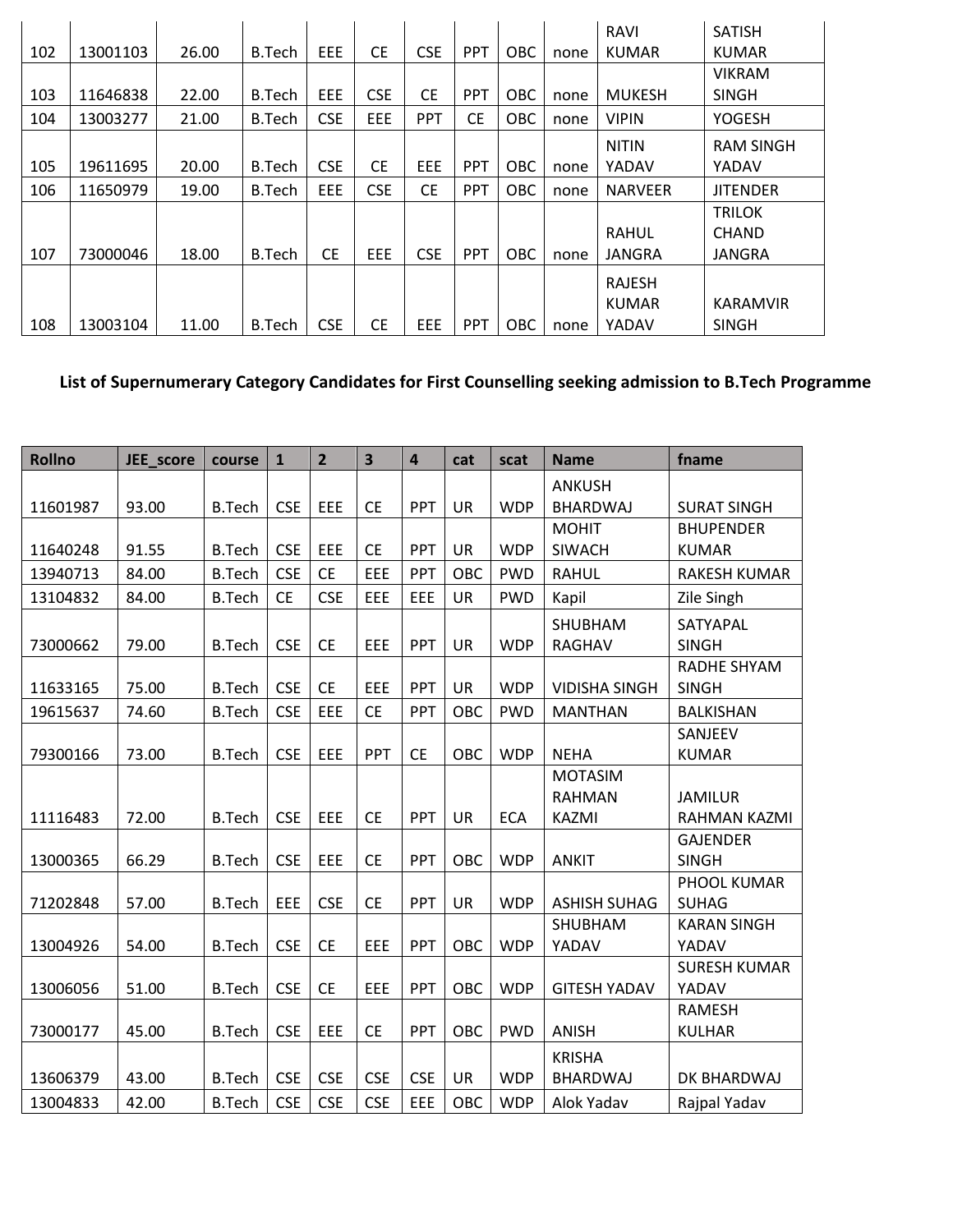| 19301652 | 42.00 | <b>B.Tech</b> | CSE | EEE | СE  | <b>PPT</b> | SC  | <b>PWD</b> | <b>PARUL JOIYA</b> | RAMESH JOIYA       |
|----------|-------|---------------|-----|-----|-----|------------|-----|------------|--------------------|--------------------|
| 11629570 | 29.00 | B.Tech        | CSE | СE  | EEE | <b>PPT</b> | OBC | <b>WDP</b> | ROHIT KUMAR        | <b>VINOD KUMAR</b> |
| 11646107 | 28.66 | <b>B.Tech</b> | CSE | CE  | EEE | PPT        | OBC | <b>WDP</b> | EKTA YADAV         | SHAKUNTLA          |
|          |       |               |     |     |     |            |     |            |                    | KRISHAN            |
| 81800400 | 24.00 | <b>B.Tech</b> |     | CSE | EEE | PPT        | UR  | <b>PWD</b> | <b>SUNIL KUMAR</b> | KUMAR              |

**Following is the list of candidates whose hardcopy of the registration forms along with DD have not been received by the university and hence their candidature is not considered for the first counselling .Their candidature may however ,be considered for second counselling if they submit the hard copy of the registration forms along with the required DD by 30-08-2016.**

| S.No             | <b>Rollno</b> | course        | $\mathbf{1}$ | $\overline{2}$ | $\overline{\mathbf{3}}$ | $\overline{\mathbf{4}}$ | cat       | scat       | <b>Name</b>    | fname            |
|------------------|---------------|---------------|--------------|----------------|-------------------------|-------------------------|-----------|------------|----------------|------------------|
|                  |               |               |              |                |                         |                         |           |            |                | <b>ASHWANI</b>   |
| $\mathbf{1}$     | 12902011      | <b>B.Tech</b> | <b>CSE</b>   | EEE            | <b>CE</b>               | PPT                     | UR        | none       | <b>ANSHUL</b>  | <b>KUMAR</b>     |
|                  |               |               |              |                |                         |                         |           |            |                |                  |
|                  |               |               |              |                |                         |                         |           |            | Sukriti        | Suresh           |
| $\overline{2}$   | 13005883      | <b>B.Tech</b> | <b>CSE</b>   | EEE            | <b>CE</b>               | EEE                     | <b>UR</b> | none       | chaudhary      | Chaudhary        |
|                  |               |               |              |                |                         |                         |           |            | Piyush         |                  |
| $\overline{3}$   | 12905174      | <b>B.Tech</b> | <b>CSE</b>   | <b>CSE</b>     | <b>CSE</b>              | <b>CSE</b>              | <b>UR</b> | none       | Gupta          | Vivek Gupta      |
|                  |               |               |              |                |                         |                         |           |            | <b>UMESH</b>   | YASHWANT         |
| 4                | 130041        | <b>B.Tech</b> | <b>CSE</b>   | EEE            | <b>CE</b>               | PPT                     | OBC       | none       | YADAV          | <b>SINGH</b>     |
| 5                | 13102685      | <b>B.Tech</b> | <b>CE</b>    | <b>CSE</b>     | EEE                     | EEE                     | OBC       | none       | Pankaj         | Dev kumar        |
|                  |               |               |              |                |                         |                         |           |            |                |                  |
| $6\phantom{1}6$  | 13004354      | <b>B.Tech</b> | <b>CSE</b>   | <b>CSE</b>     | <b>CSE</b>              | <b>CSE</b>              | OBC       | none       | amit singh     | dinesh singh     |
|                  |               |               |              |                |                         |                         |           |            | Sachin         |                  |
| $\overline{7}$   | 11643606      | <b>B.Tech</b> | <b>CSE</b>   | EEE            | EEE                     | EEE                     | <b>UR</b> | <b>WDP</b> | singh          | Dharam Pal       |
|                  |               |               |              |                |                         |                         |           |            | harshit        | manoj            |
| 8                | 19607534      | <b>B.Tech</b> | <b>CSE</b>   | EEE            | <b>CE</b>               | PPT                     | <b>UR</b> | none       | kumar          | kumar            |
|                  |               |               |              |                |                         |                         |           |            |                | <b>TEEKA</b>     |
|                  |               |               |              |                |                         |                         |           |            | <b>DEVANSH</b> | PRASAD           |
| $\boldsymbol{9}$ | 11652810      | <b>B.Tech</b> | <b>CSE</b>   | EEE            | <b>CE</b>               | PPT                     | <b>UR</b> | none       | NAUTIYAL       | NAUTIYAL         |
|                  |               |               |              |                |                         |                         |           |            |                |                  |
|                  |               |               |              |                |                         |                         |           |            | <b>AKASH</b>   | <b>TARACHAND</b> |
| 10               | 9641116       | <b>B.Tech</b> | <b>CSE</b>   | <b>CE</b>      | EEE                     | PPT                     | SC        | none       | <b>DEEP</b>    | <b>BAYALA</b>    |
|                  |               |               |              |                |                         |                         |           |            | <b>ADITYA</b>  | AMARJEET         |
| 11               | 11626174      | <b>B.Tech</b> | EEE          | <b>CSE</b>     | EEE                     | EEE                     | OBC       | none       | <b>KUMAR</b>   | <b>PANDIT</b>    |
| 12               | 13206652      | <b>B.Tech</b> | <b>CE</b>    | <b>CE</b>      | EEE                     | EEE                     | SC        | none       | Amit           | Ram              |
| 13               | 13200144      | <b>B.Tech</b> | <b>CE</b>    | <b>CE</b>      | <b>CE</b>               | EEE                     | SC        | none       | Rahul          | Rishi            |
|                  |               |               |              |                |                         |                         |           |            |                | Bhagwati         |
| 14               | 13001116      | <b>B.Tech</b> | <b>CSE</b>   | <b>CE</b>      | EEE                     | PPT                     | UR        | none       | Vipin          | devi             |
|                  |               |               |              |                |                         |                         |           |            |                | Harbhajan        |
| 15               | 11613642      | <b>B.Tech</b> | <b>CSE</b>   | <b>CE</b>      | <b>CSE</b>              | <b>CE</b>               | UR        | none       | Amit           | Singh            |
| 16               | 5855455       | <b>B.Tech</b> | <b>CE</b>    | EEE            | EEE                     | EEE                     | SC        | <b>PWD</b> | ram            | ganesh           |